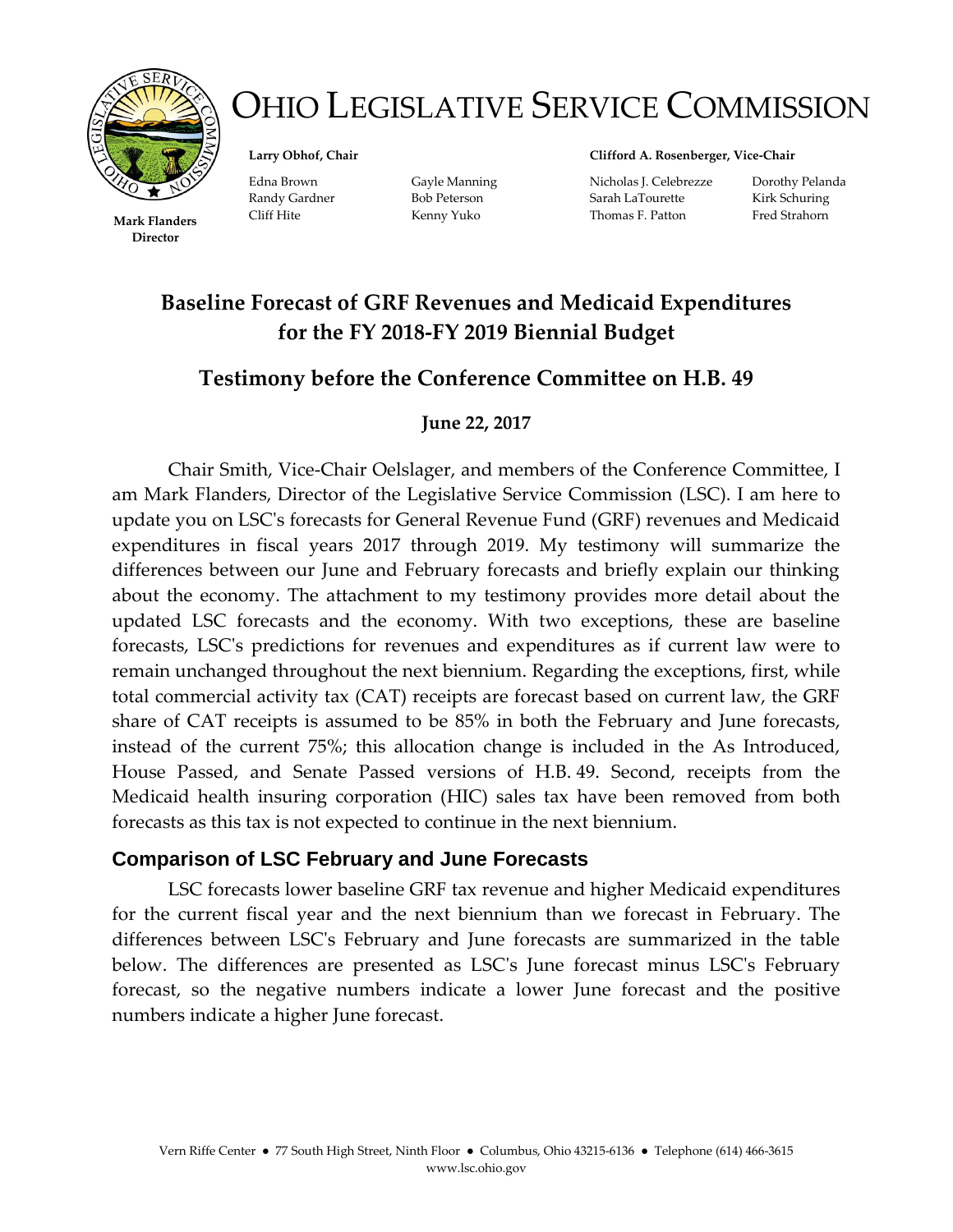|                        | <b>Summary of LSC February and June Forecast Differences</b> |                |                |
|------------------------|--------------------------------------------------------------|----------------|----------------|
|                        | <b>FY 2017</b>                                               | <b>FY 2018</b> | <b>FY 2019</b> |
| <b>GRF Tax Revenue</b> | -\$466 million                                               | -\$501 million | -\$520 million |
|                        |                                                              |                |                |
| <b>Medicaid</b>        | \$199 million                                                | \$163 million  | \$38 million   |
| <b>State Share</b>     | \$58 million                                                 | \$48 million   | \$11 million   |

#### **The Economy**

The outlook for state government revenues is greatly influenced by the course of Ohio's economy and the economy of the nation. The U.S. economy has expanded since June 2009, according to the National Bureau of Economic Research, a length to date of 96 months. The average previous expansion since World War II lasted 58 months. Though the expansion has been comparatively long, most economic forecasters expect it to continue for some time yet. The broadest measure of economic activity is inflationadjusted gross domestic product (real GDP). Nationwide, real GDP continued to grow in the fourth quarter of 2016 and the first quarter of this year, at annualized rates of 2.1% and 1.2%, respectively. As the economy has continued to grow, both Ohio and the U.S. have added to employment. From the low point seven years ago, Ohio nonfarm payroll employment has increased more than 512,000 jobs, an increase of just over 10%. Nationwide, payroll employment has grown about 16.4 million jobs in the last seven years, an increase of over 12%. In the latest year, through May 2017, nonfarm payroll employment in the U.S. grew 1.6% and in Ohio grew 0.8%. The durable goods manufacturing sector and mining sector experienced job losses in 2016, nationally and in Ohio, but employment in both sectors began rising nationally in 2017, and there were indications earlier in the year that Ohio would follow that pattern, though the last two months were disappointing. Most other sectors have seen job gains.

The employment growth has brought down the unemployment rate. In Ohio, unemployment as a percent of the labor force was 4.9% in May. Nationwide, the unemployment rate in May was 4.3%. According to this measure, the labor market appears healthy at the moment for job seekers, but the declines in these unemployment rates are a result not just of the job gains but also of lower rates of participation in the labor force, as more people of working age are neither employed nor looking for work.

LSC's forecasts are based on our expectation, informed by an economic forecast from the consulting firm IHS Economics (formerly known as IHS Global Insight), that the economic expansion will continue at a moderate pace. A number of risks could alter the course of that expansion. Escalation in the value of the dollar in foreign exchange markets has eased somewhat since the beginning of the year, though the dollar is still strong after a significant rise since mid-2014. A strong dollar makes U.S. exports more expensive for buyers abroad and increases the attractiveness for U.S. purchasers of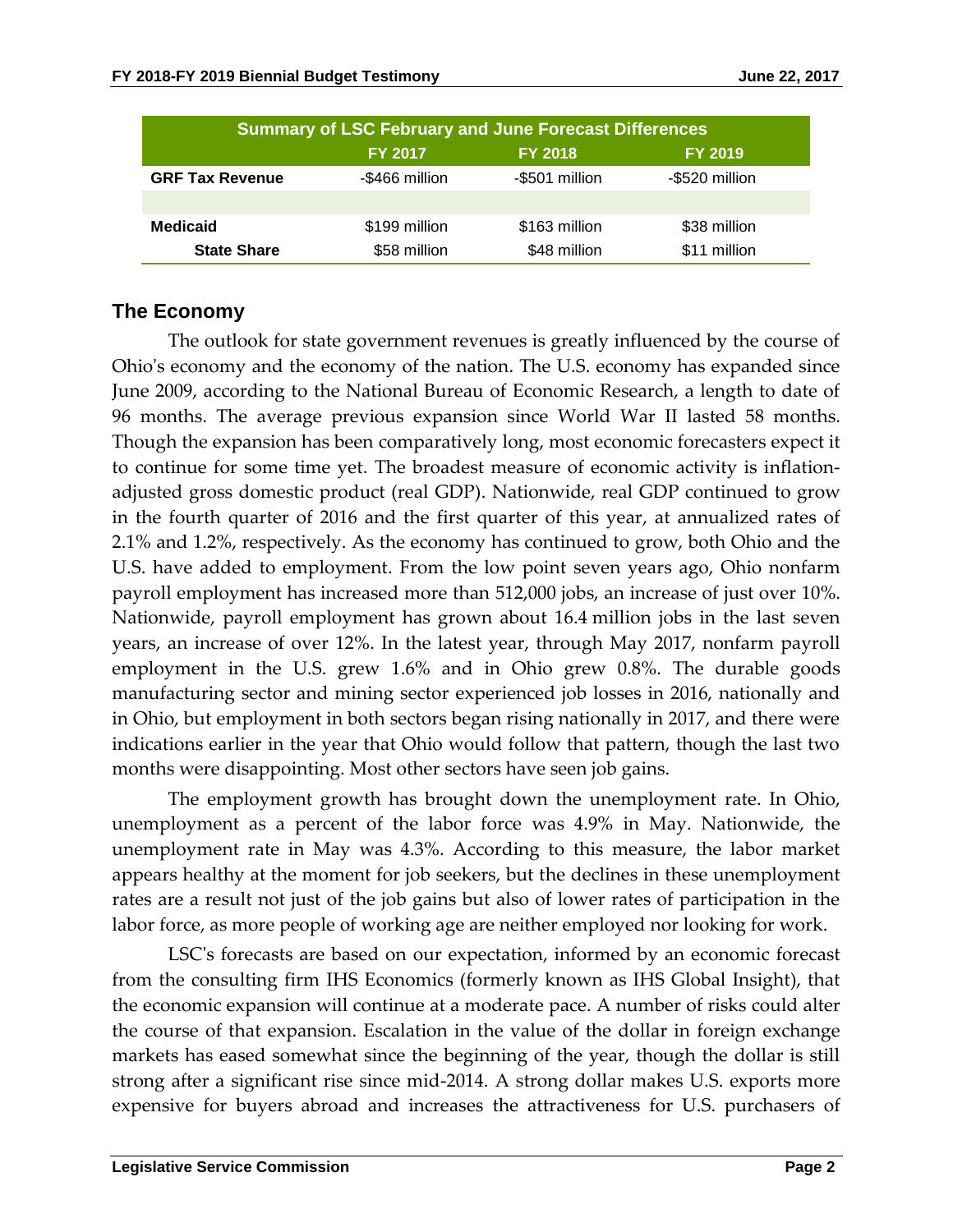buying imported goods and services. If the dollar begins rising again this could slow economic activity in this country, perhaps by more than is reflected in the economic forecast that underlies LSC's revenue forecasts. Growth in the economies of some of our trading partners has picked up somewhat, but there is still some uncertainty related to the exit of the United Kingdom from the European Union. The new administration in Washington has suggested there will be fiscal stimulus proposals in the near future, but details on any tax reductions or spending increases are few, and there remains the question of how Congress will act on the proposals. As always, there is the possibility of unforeseen geopolitical risks.

As you consider our projections, then, please remember that economic forecasts are inevitably uncertain things, just like any other attempt to predict the future. We are confident in our methodology, but we know that the forecast will be wrong in some respects and to some degree. Our baseline forecast could prove too optimistic regarding economic growth in the nation and Ohio. Alternatively, it could be too pessimistic.

In developing our forecasts, LSC economists have relied on IHS Economics for the economic predictions that underlie the forecasts. Specifically, we have used the company's May baseline forecasts for the nation and Ohio as the sources for most input or explanatory variables in our models.<sup>1</sup>

As is detailed in the accompanying forecast materials, this forecast shows national real GDP growing at about a 2% annual rate during the period corresponding to state FY 2017, by 2.5% during FY 2018, and by 2.6% during FY 2019. Ohio real GDP also grows through the end of the forecast period, but more slowly. Personal income in Ohio, which is not adjusted for inflation, is forecast to grow faster, by 3.0% during the current fiscal year, by 3.5% during FY 2018, and by 4.2% during FY 2019. Inflation, measured by the consumer price index, is projected to be 1.9% in FY 2017, and to increase slightly to be stable at about 2.0% annually over the upcoming biennium.

#### **Revenue Forecasts**

 $\overline{a}$ 

The LSC baseline forecasts for FY 2018 and FY 2019 assume the current Revised Code tax structure, though as noted above, the allocation of CAT revenue to the GRF is assumed to increase and the Medicaid HIC sales tax is assumed to be discontinued. Use of current law means that the personal income tax forecast reflects changes enacted in recent years, including reduced tax rates, the business income deduction and separate,

<sup>1</sup> Forecasts based on revenue models that use Ohio personal income and wage and salary income as explanatory variables have employed an alternative, slightly more pessimistic forecast by IHS Economics. In the view of LSC economists, the alternative values track recent experience with income tax withholding revenue better than the values in the baseline forecast.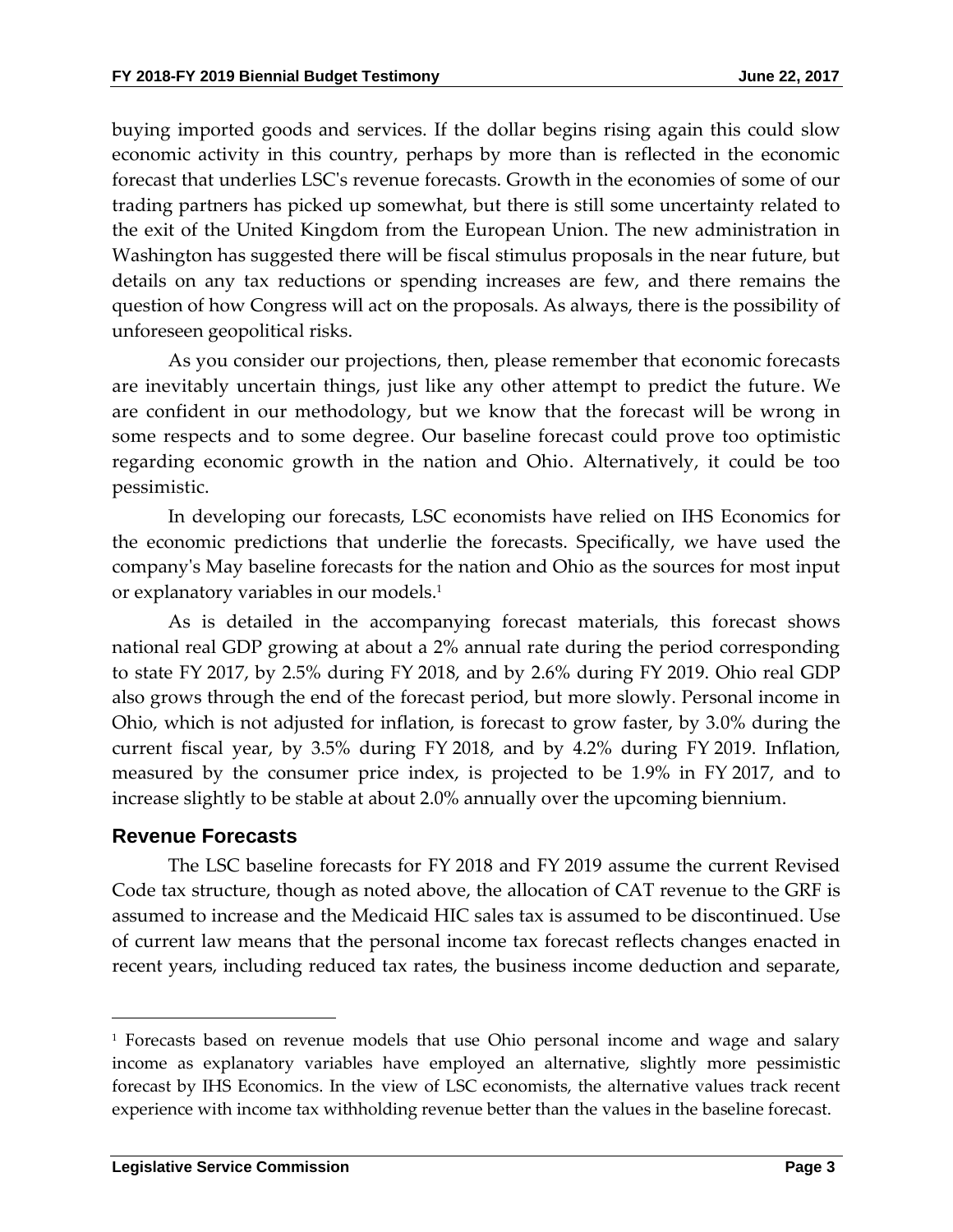flat tax rate, the earned income credit, and increased personal exemption amounts for lower income taxpayers. The corporate franchise tax, dealers in intangibles tax, and estate tax, which have continued to generate revenue effects into FY 2017 from delayed filings and refund applications, have been repealed and no revenue is assumed in the upcoming biennium. Finally, the Public Library Fund is projected to receive 1.66% of GRF tax receipts, down from 1.70% of such receipts currently, as a temporary provision of H.B. 64 that required use of the higher percentage expires.

For FY 2017, LSC estimates total GRF tax revenue to be \$21.79 billion, after distributions to the local government funds.

For FY 2018, LSC forecasts total GRF tax revenue to be \$21.91 billion, an increase of \$124.6 million (0.6%) from FY 2017. The weakness in growth is largely attributable to the loss of Medicaid HIC sales tax revenue. Economic growth forecast by IHS Economics is expected to lead to moderate growth in most other tax sources. Income tax revenue is forecast to grow by 5.9% due to further improvement in labor markets, gains in proprietors' income, and income from investments. Revenue from the auto sales tax is projected to decline slightly, as a recent small decline in national car and light truck sales is expected to continue somewhat into FY 2018. A projected decline in cigarette tax revenue is due to the continuation of a long-term trend.

For FY 2019, LSC forecasts total GRF tax revenue to increase to \$22.63 billion, an increase of \$718.6 million (3.3%) from FY 2018. Revenue growth is forecast to continue for most taxes. Cigarette tax receipts are expected to decline further, though, and a reduction in forecast kilowatt-hour tax receipts is due entirely to growth in Public Library Fund revenue, which is debited in part against that tax.

#### **Medicaid Expenditure Forecast**

The revised LSC baseline forecast for Medicaid expenditures is higher by \$163 million (\$48 million state share) in FY 2018 and \$38 million (\$11 million state share) in FY 2019, than was forecast in February. The forecast is higher for FY 2018 and FY 2019 due to changes in the projected caseload. The Federal Medical Assistance Percentage (FMAP) used in our February forecast is also used in our June forecast. The revised forecast includes several more months of Medicaid caseload data. Increases of 27,586 in FY 2018 and 28,209 in FY 2019 in the monthly caseload forecast in the children and families category, which includes Group VIII, more than offset decreases of 7,082 in FY 2018 and 6,481 in FY 2019 for the aged, blind, and disabled category and 4,169 in FY 2018 and 4,578 in FY 2019 for the all other category. As a result, the total Medicaid caseload is now projected to be higher by about 16,335 in FY 2018 and 17,150 in FY 2019.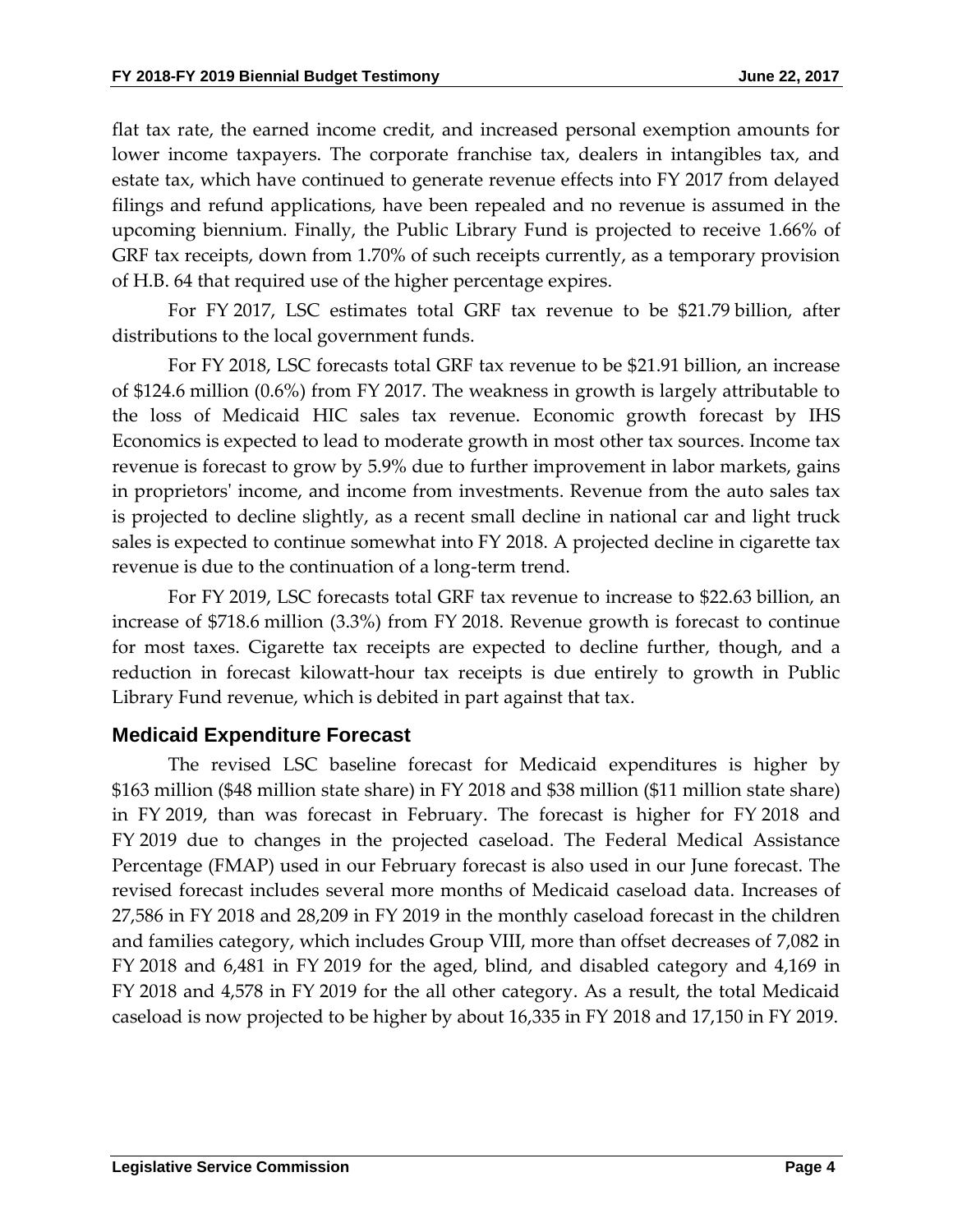Chair Smith and members of the Committee, thank you for the opportunity to present the LSC forecasts. My staff and I would be happy to answer any questions that you may have.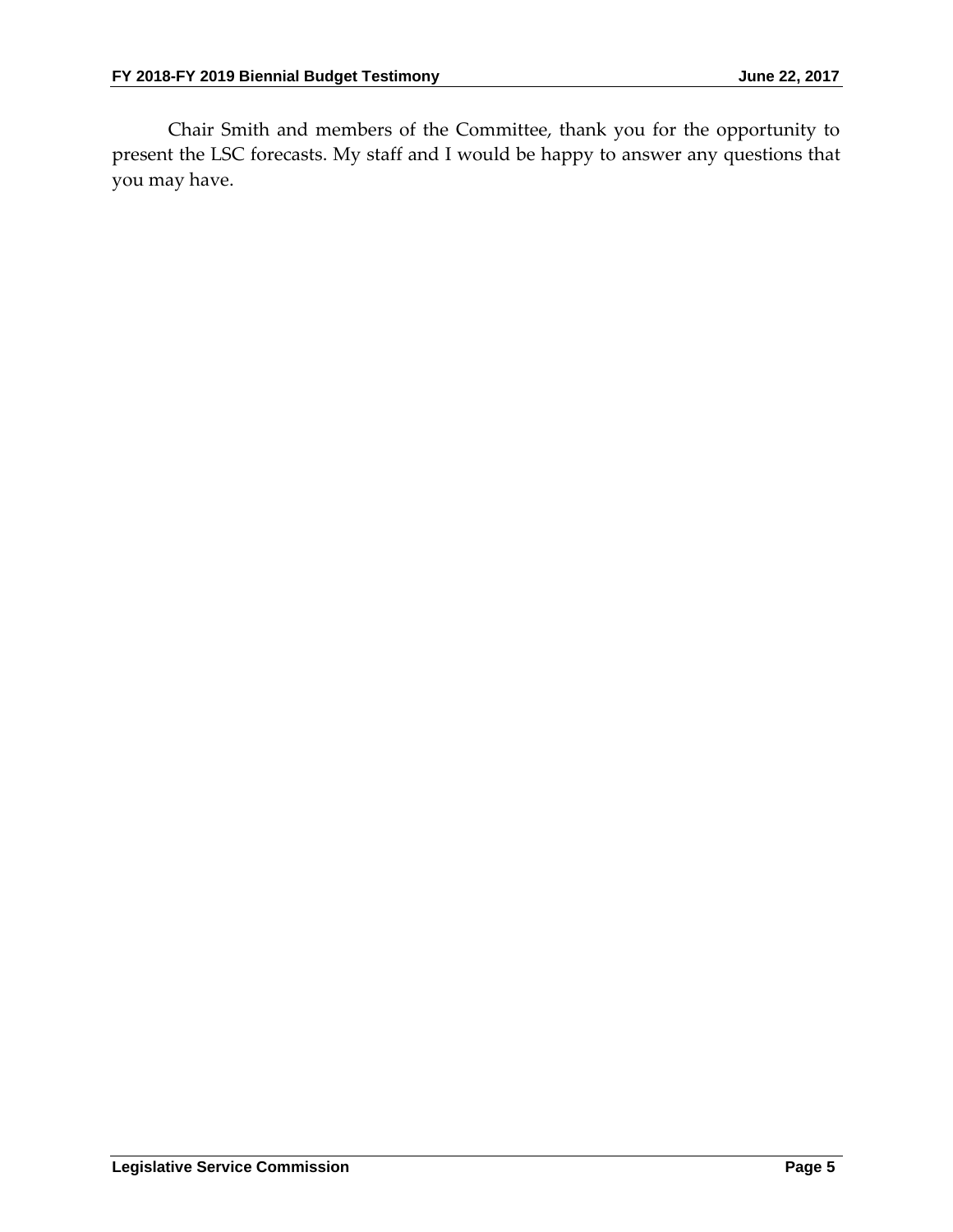# **ATTACHMENT: FY 2018-FY 2019 BIENNIAL BUDGET FORECAST**

## **SECTION 1: REVENUE FORECASTS**

The LSC baseline forecasts for FY 2018 and FY 2019 assume the current statutory tax structure, except that they include an increase from 75% to 85% in the allocation of receipts from the commercial activity tax (CAT) to the GRF; this policy change is included in the As Introduced, House Passed, and Senate Passed versions of H.B. 49. A number of tax changes enacted by the 131st General Assembly are included in the baseline forecasts as well. The most significant tax changes enacted during the last two years were enacted by the budget act for the current biennium, H.B. 64; those changes are discussed in detail below. One significant change is being required by federal rules, which require Ohio to discontinue applying the sales tax to Medicaid health insuring corporations (HICs). LSC included Medicaid HICs in the sales tax base for purposes of its baseline forecast for House Finance, but has removed this revenue from the updated baseline revenue forecast as this tax is not expected to continue in the next biennium. S.B. 172 enacted a sales tax exemption for investment bullion and coins, and H.B. 340 repealed a tax credit available under the financial institutions tax.

H.B. 64 made substantial changes to the personal income tax that took effect in FY 2016. That act reduced income tax rates by 6.3% across all brackets, expanded the small business income deduction (originally enacted two years earlier), and added means tests for the retirement income credit and the senior citizen credit. H.B. 64 also increased the tax rate on cigarettes from \$1.25 per pack of 20 cigarettes to \$1.60 per pack. Furthermore, H.B. 64 made a number of smaller changes to the sales and use tax, the CAT, and to tax credits that may be taken against various taxes. Estimates of revenue effects of the business income deduction are substantially improved from estimates made for the February revenue forecast; the Department of Taxation published detailed data in May for tax year 2015 on various sources of income claimed that year as business income.

H.B. 64 also included a provision that temporarily increased the share of GRF tax revenue allocated to the Public Library Fund (PLF) from its statutory level of  $1.66\%$ <sup>1</sup> of such revenue to 1.70% for the current biennium. The forecast assumes that the 1.66% share of total GRF tax revenue will resume for the upcoming biennium.

 $\overline{a}$ 

<sup>&</sup>lt;sup>1</sup> The 1.66% ratio was determined by the Tax Commissioner under the authority of section 131.51 of the Revised Code. The Local Government Fund receives a similar 1.66% share, determined under the same section.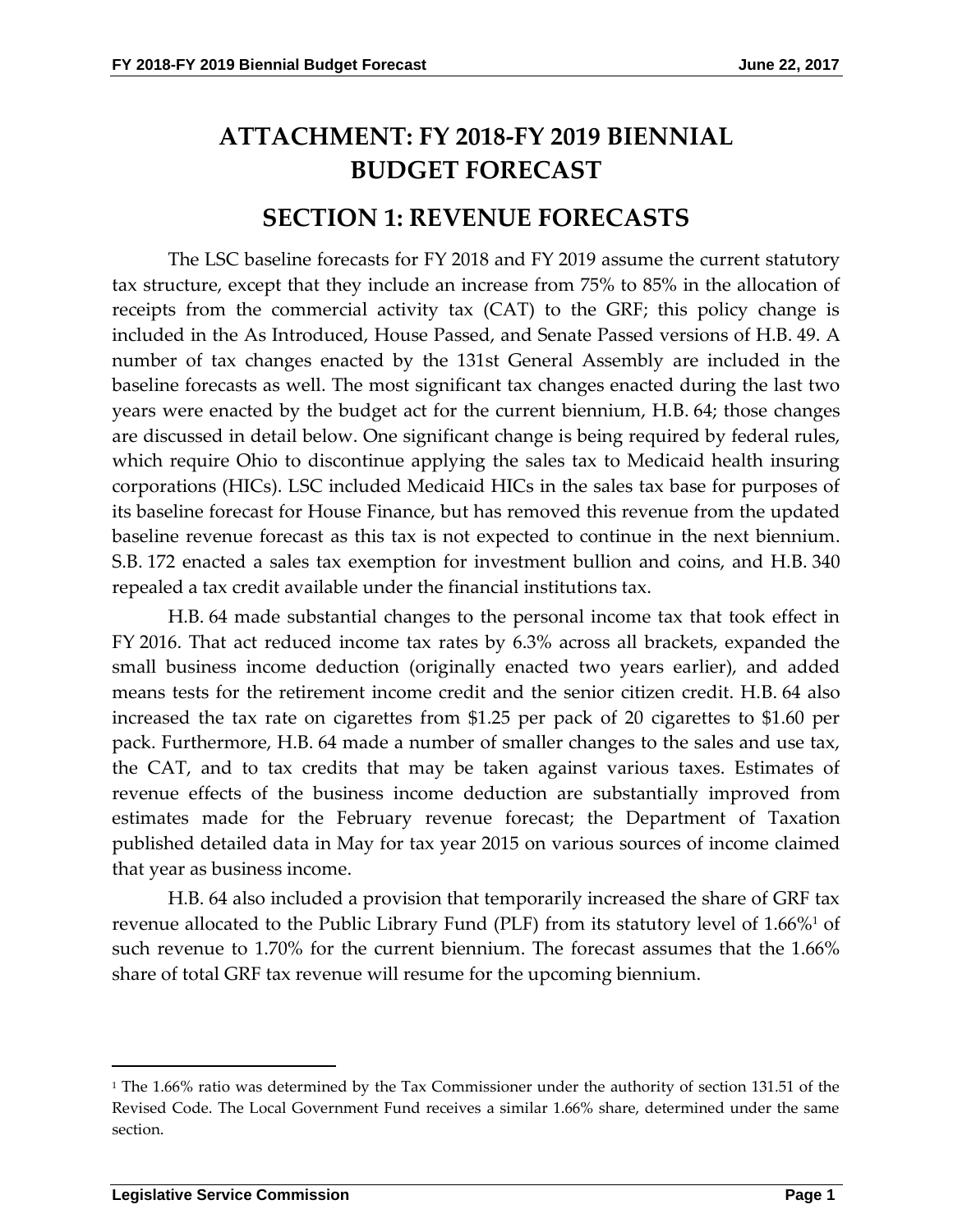In the 132nd General Assembly, S.B. 9 enacted a three-day sales tax holiday in August 2017, affecting FY 2018 receipts. The forecast does not assume that the holiday is continued in 2019.

Baseline GRF tax revenue is forecast to increase by \$124.6 million (0.6%) in FY 2018. Growth is projected to be weak primarily because the nonauto sales and use tax is expected to decline by \$514 million (5.6%) due to the discontinuation of sales tax revenue from Medicaid HICs. The auto sales tax is also projected to decline slightly. Sales of light trucks and automobiles nationally set a record in 2016, while 2017 has seen some softening in sales; this is projected to extend into FY 2018. Income tax revenue was very weak during FY 2017, but revenue from that tax is projected to resume growth in FY 2018. Growth is expected for most other tax revenue sources, as the economic recovery is expected to continue. The cigarette and other tobacco products tax is an exception, as it is expected to resume its steady decline after having jumped in FY 2016 due to the H.B. 64 tax increase. No revenues are expected from either the corporate franchise or the business and property taxes as those taxes are eliminated, but late tax reconciliations may result in nonzero revenue. The estate tax, which ended for deaths after December 31, 2012, is projected to yield no GRF tax receipts after FY 2017. LSC also forecasts revenue from earnings on investments and from license fees, which are projected to total \$107.4 million in FY 2018, a slight increase over FY 2017 revenue.

Baseline GRF tax revenue is forecast to increase by \$718.6 million (3.3%) in FY 2019. Revenue from the personal income tax is projected to grow somewhat more slowly than in FY 2018, but is still projected to be the primary source of tax revenue growth. Growth in revenue from the nonauto sales and use tax, the largest GRF tax source, is projected to resume, as is growth in the auto sales tax, but rather slowly in both cases. The domestic insurance tax is projected to grow strongly, due primarily to growth in taxes paid by Medicaid HICs. Except for declining receipts for the tax on cigarettes and other tobacco products and the kilowatt-hour tax, the remaining taxes are expected to exhibit smaller rates of revenue growth. Earnings on investments and license revenue are forecast to total \$128.5 million in FY 2019.

The following four tables provide overviews of estimated GRF receipts from taxes and from state sources including earnings on investments and receipts from charges for licenses and fees. As indicated earlier, Medicaid HIC sales tax receipts were removed from FY 2018 and FY 2019 figures shown in tables one through four. Furthermore, these figures assume that 85% of CAT receipts are allocated to the GRF.

|                |                          |                   |                   |                          |                            | Table 1. Total GRF Tax Revenue Growth, FY 2013-FY 2019 (\$ in millions) |                            |
|----------------|--------------------------|-------------------|-------------------|--------------------------|----------------------------|-------------------------------------------------------------------------|----------------------------|
|                | FY 2013<br><b>Actual</b> | FY 2014<br>Actual | FY 2015<br>Actual | FY 2016<br><b>Actual</b> | FY 2017<br><b>Estimate</b> | FY 2018<br><b>Forecast</b>                                              | FY 2019<br><b>Forecast</b> |
| <b>Revenue</b> | \$21,015.5               | \$20,134.4        | \$21,405.1        | \$21.819.5               | \$21,788.4                 | \$21,913.0                                                              | \$22,631.6                 |
| Growth         | 10.6%                    | $-4.2\%$          | 6.3%              | 1.9%                     | $-0.1%$                    | 0.6%                                                                    | 3.3%                       |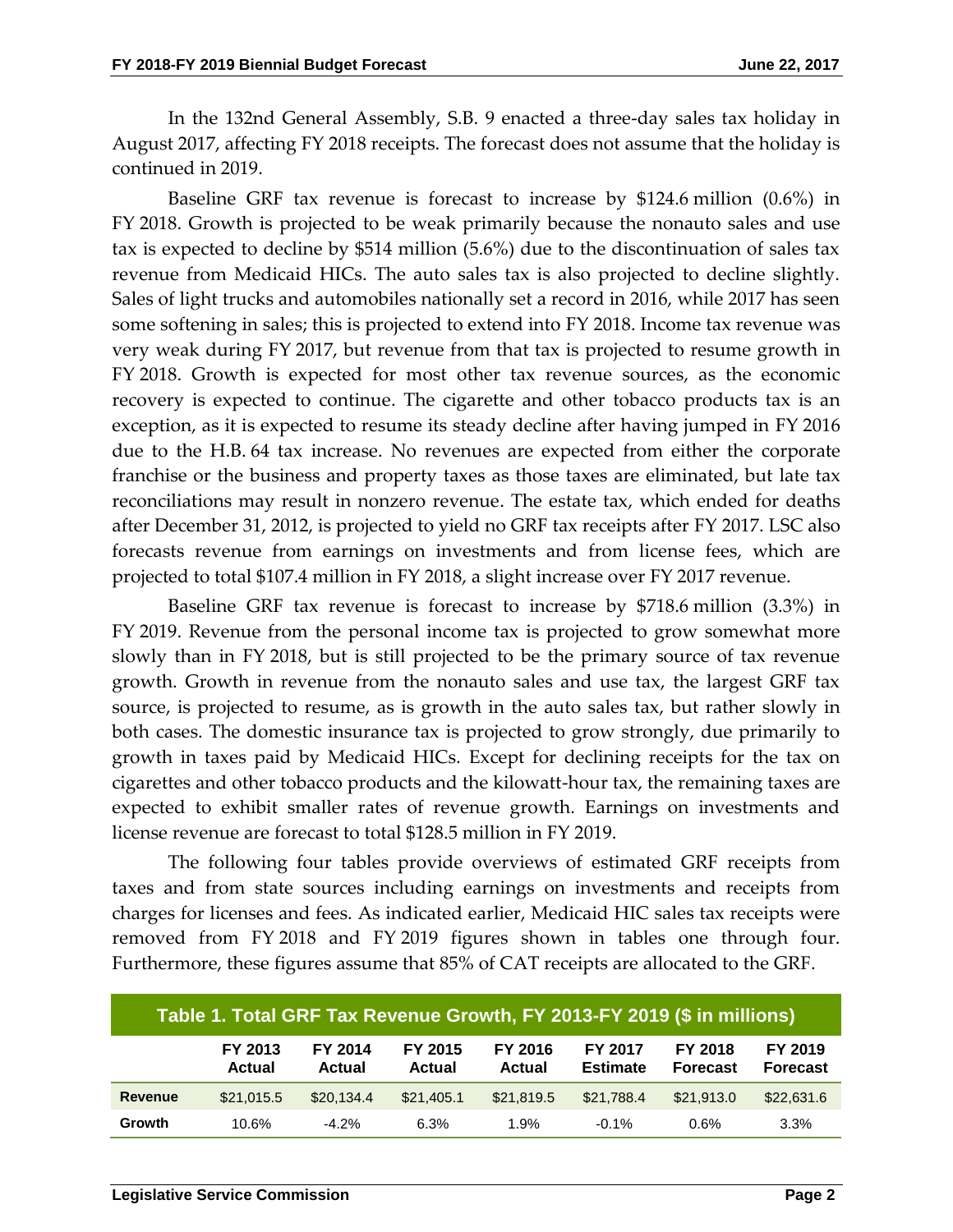| Table 2. LSC Baseline Revenue Forecasts, FY 2018-FY 2019 (\$ in millions) |                                  |                             |                       |                                   |                       |                                   |                              |
|---------------------------------------------------------------------------|----------------------------------|-----------------------------|-----------------------|-----------------------------------|-----------------------|-----------------------------------|------------------------------|
| <b>GRF</b>                                                                | <b>FY 2016</b><br><b>Actuals</b> | FY 2017<br><b>Estimates</b> | <b>Growth</b><br>Rate | <b>FY 2018</b><br><b>Forecast</b> | <b>Growth</b><br>Rate | <b>FY 2019</b><br><b>Forecast</b> | <b>Growth</b><br><b>Rate</b> |
| <b>TAX REVENUE</b>                                                        |                                  |                             |                       |                                   |                       |                                   |                              |
| Auto Sales & Use                                                          | \$1,346.3                        | \$1,390.0                   | 3.2%                  | \$1,374.3                         | $-1.1%$               | \$1,388.9                         | 1.1%                         |
| Nonauto Sales & Use                                                       | \$9,001.7                        | \$9,173.2                   | 1.9%                  | \$8,658.9                         | $-5.6%$               | \$8,868.7                         | 2.4%                         |
| <b>Total Sales &amp; Use</b>                                              | \$10,348.0                       | \$10,563.2                  | 2.1%                  | \$10,033.2                        | $-5.0%$               | \$10,257.6                        | 2.2%                         |
|                                                                           |                                  |                             |                       |                                   |                       |                                   |                              |
| Personal Income                                                           | \$7,799.3                        | \$7,589.5                   | $-2.7%$               | \$8,033.8                         | 5.9%                  | \$8,446.4                         | 5.1%                         |
| <b>Commercial Activity</b>                                                | \$1,255.3                        | \$1,287.8                   | 2.6%                  | \$1,481.6                         | 15.1%                 | \$1,532.0                         | 3.4%                         |
| Petroleum Activity                                                        | \$6.9                            | \$6.1                       | $-11.4%$              | \$7.0                             | 14.8%                 | \$7.0                             | 0.0%                         |
| Corporate Franchise                                                       | \$33.2                           | \$3.7                       | $-88.9%$              | \$0.0                             | $-100.0%$             | \$0.0                             |                              |
| <b>Financial Institutions</b>                                             | \$213.5                          | \$190.0                     | $-11.0%$              | \$195.0                           | 2.6%                  | \$200.0                           | 2.6%                         |
| <b>Public Utility</b>                                                     | \$103.3                          | \$107.0                     | 3.6%                  | \$111.6                           | 4.3%                  | \$118.8                           | 6.4%                         |
| Kilowatt-Hour Excise                                                      | \$338.0                          | \$342.6                     | 1.4%                  | \$349.1                           | 1.9%                  | \$343.9                           | $-1.5%$                      |
| <b>Natural Gas Consumption</b>                                            | \$60.7                           | \$61.8                      | 1.8%                  | \$62.7                            | 1.4%                  | \$63.6                            | 1.5%                         |
| Foreign Insurance                                                         | \$293.5                          | \$302.0                     | 2.9%                  | \$304.2                           | 0.7%                  | \$314.6                           | 3.4%                         |
| Domestic Insurance                                                        | \$258.3                          | \$267.2                     | 3.5%                  | \$284.1                           | 6.3%                  | \$311.7                           | 9.7%                         |
| <b>Business &amp; Property</b>                                            | \$0.1                            | $-$0.7$                     | -786.3%               | \$0.0                             |                       | \$0.0                             |                              |
| Cigarette                                                                 | \$1,007.6                        | \$964.0                     | $-4.3%$               | \$946.0                           | $-1.9%$               | \$929.0                           | $-1.8%$                      |
| Alcoholic Beverage                                                        | \$54.4                           | \$57.1                      | 4.9%                  | \$57.4                            | 0.5%                  | \$58.4                            | 1.7%                         |
| Liquor Gallonage                                                          | \$45.1                           | \$46.4                      | 2.8%                  | \$47.3                            | 1.9%                  | \$48.5                            | 2.5%                         |
| Estate                                                                    | \$2.2                            | \$0.7                       | $-67.5%$              | \$0.0                             | $-100.0%$             | \$0.0                             | $\overline{\phantom{a}}$     |
| <b>Total Tax Revenue</b>                                                  | \$21,819.5                       | \$21,788.4                  | $-0.1%$               | \$21,913.0                        | 0.6%                  | \$22,631.6                        | 3.3%                         |
|                                                                           |                                  |                             |                       |                                   |                       |                                   |                              |
| <b>NONTAX STATE-SOURCE</b><br><b>REVENUE</b>                              |                                  |                             |                       |                                   |                       |                                   |                              |
| Earnings on Investments                                                   | \$35.2                           | \$46.5                      | 32.2%                 | \$50.0                            | 7.5%                  | \$71.0                            | 42.0%                        |
| Licenses and Fees                                                         | \$56.4                           | \$59.3                      | 5.2%                  | \$57.4                            | $-3.2%$               | \$57.5                            | 0.2%                         |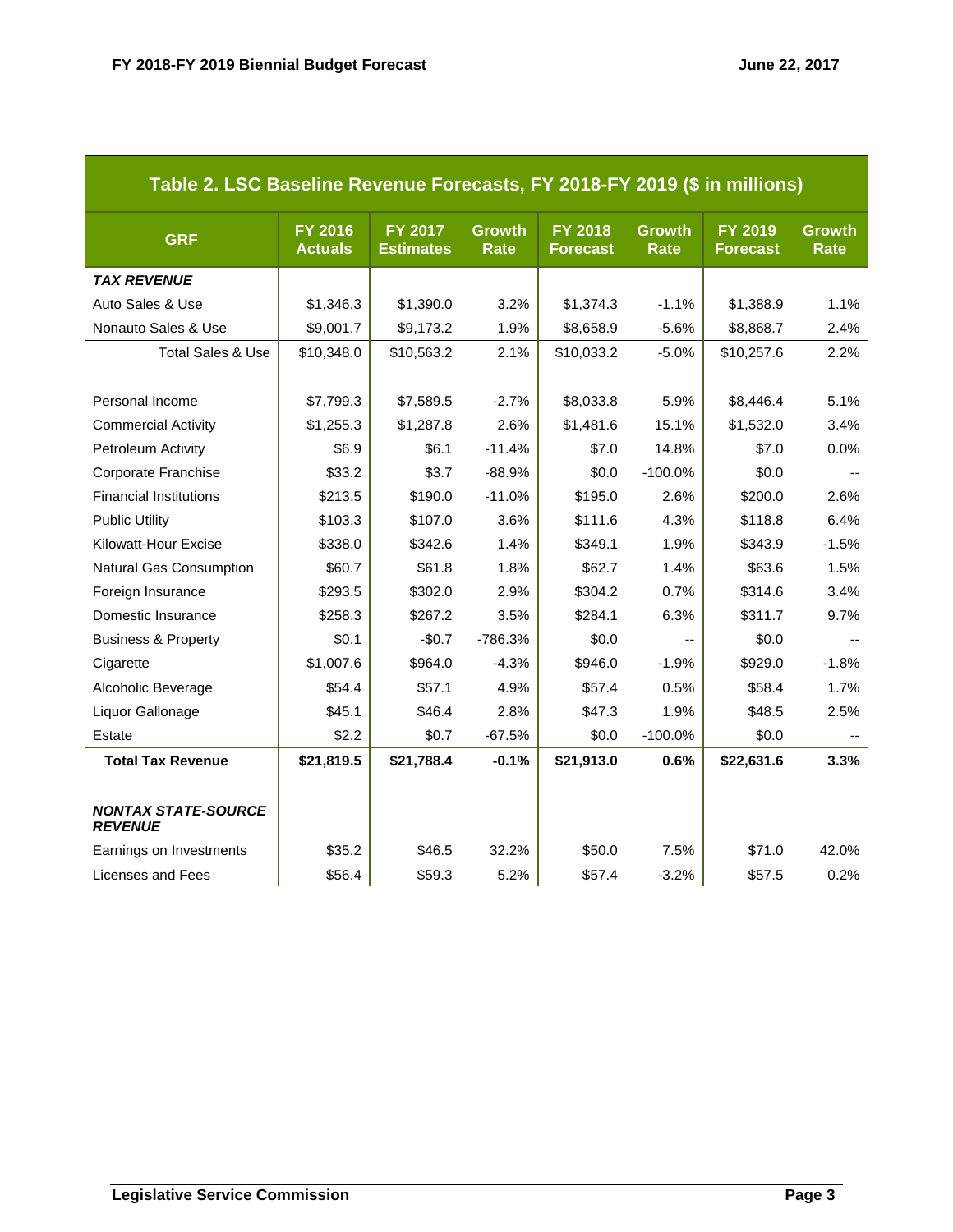|                                              | Table 3. FY 2017 Revenue Estimate Comparison<br>(\$ in millions) |                     |               |
|----------------------------------------------|------------------------------------------------------------------|---------------------|---------------|
| <b>GRF</b>                                   | <b>February</b><br>2017                                          | <b>June</b><br>2017 | <b>Change</b> |
| <b>TAX REVENUE</b>                           |                                                                  |                     |               |
| Auto Sales & Use                             | \$1,370.0                                                        | \$1,390.0           | \$20.0        |
| Nonauto Sales & Use                          | \$9,268.8                                                        | \$9,173.2           | $-$ \$95.5    |
| <b>Total Sales &amp; Use</b>                 | \$10,638.8                                                       | \$10,563.2          | $-$75.5$      |
| Personal Income                              | \$7,993.4                                                        | \$7,589.5           | $-$404.0$     |
| <b>Commercial Activity</b>                   | \$1,254.8                                                        | \$1,287.8           | \$32.9        |
| Petroleum Activity                           | \$7.0                                                            | \$6.1               | $-$0.9$       |
| Corporate Franchise                          | $-$0.3$                                                          | \$3.7               | \$4.0         |
| <b>Financial Institutions</b>                | \$220.0                                                          | \$190.0             | $-$30.0$      |
| <b>Public Utility</b>                        | \$101.0                                                          | \$107.0             | \$6.0         |
| Kilowatt-Hour Excise                         | \$344.7                                                          | \$342.6             | $-$2.0$       |
| Natural Gas Consumption                      | \$61.4                                                           | \$61.8              | \$0.4         |
| Foreign Insurance                            | \$294.0                                                          | \$302.0             | \$8.0         |
| Domestic Insurance                           | \$271.0                                                          | \$267.2             | $-$ \$3.8     |
| <b>Business &amp; Property</b>               | $-$0.7$                                                          | $-$0.7$             | \$0.0         |
| Cigarette                                    | \$964.0                                                          | \$964.0             | \$0.0         |
| Alcoholic Beverage                           | \$58.0                                                           | \$57.1              | $-$0.9$       |
| Liquor Gallonage                             | \$46.7                                                           | \$46.4              | $-$0.3$       |
| Estate                                       | \$0.5                                                            | \$0.7               | \$0.2\$       |
| <b>Total Tax Revenue</b>                     | \$22,254.4                                                       | \$21,788.4          | $-$466.0$     |
| <b>NONTAX STATE-SOURCE</b><br><b>REVENUE</b> |                                                                  |                     |               |
| Earnings on Investments                      | \$42.0                                                           | \$46.5              | \$4.5         |
| Licenses and Fees                            | \$60.0                                                           | \$59.3              | $-$0.7$       |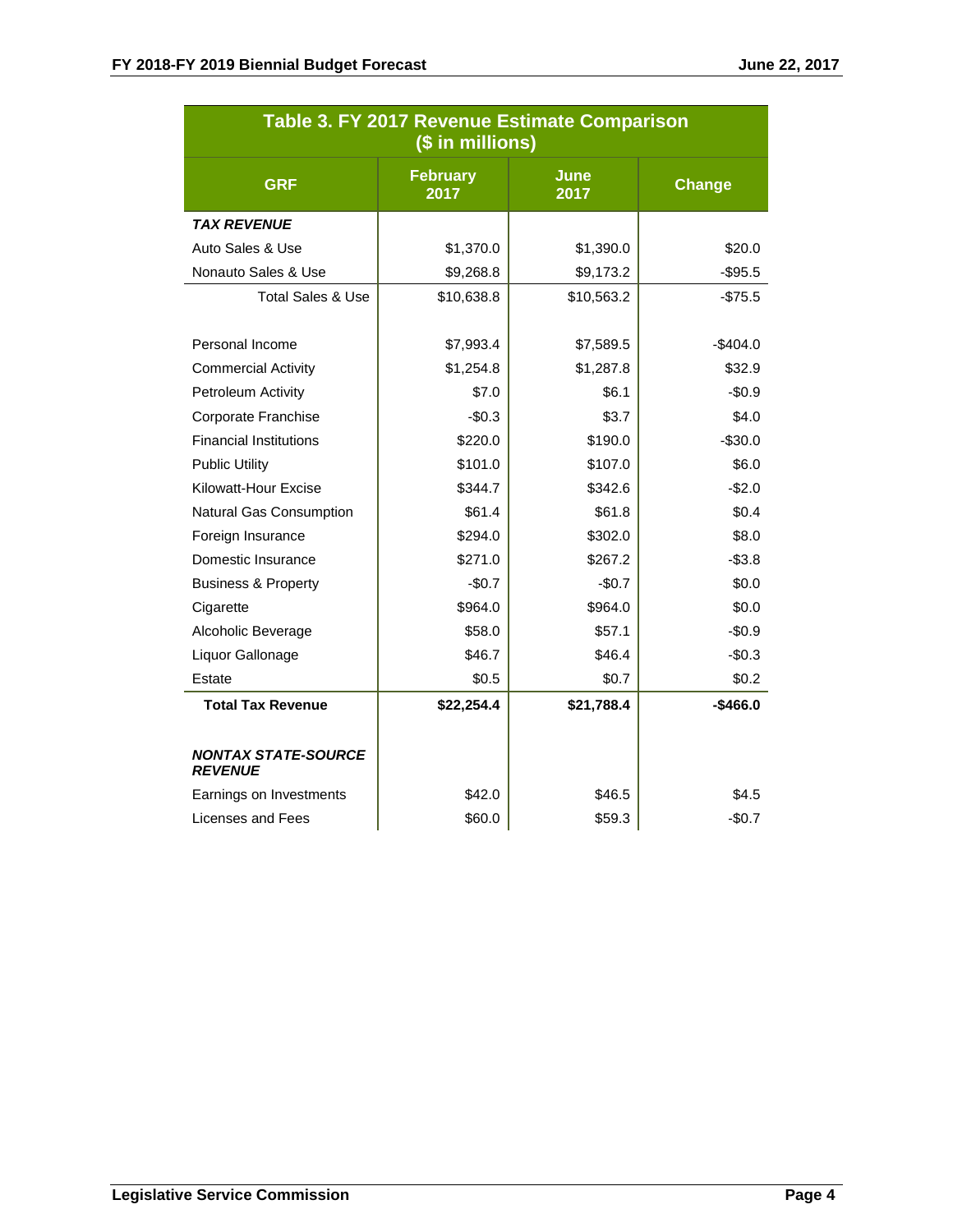| Table 4. Baseline Revenue Forecast Comparison, FY 2018-FY 2019 |                         | (\$ in millions)    |           |                         |                     |               |
|----------------------------------------------------------------|-------------------------|---------------------|-----------|-------------------------|---------------------|---------------|
|                                                                |                         | <b>FY 2018</b>      |           |                         | <b>FY 2019</b>      |               |
| <b>GRF</b>                                                     | <b>February</b><br>2017 | <b>June</b><br>2017 | Change    | <b>February</b><br>2017 | <b>June</b><br>2017 | <b>Change</b> |
| <b>TAX REVENUE</b>                                             |                         |                     |           |                         |                     |               |
| Auto Sales & Use                                               | \$1,388.0               | \$1,374.3           | $-$13.7$  | \$1,379.0               | \$1,388.9           | \$9.9         |
| Nonauto Sales & Use                                            | \$8,786.9               | \$8,658.9           | $-$128.0$ | \$9,033.0               | \$8,868.7           | $-$164.3$     |
| <b>Total Sales &amp; Use</b>                                   | \$10,174.9              | \$10,033.2          | $-$141.7$ | \$10,412.0              | \$10,257.6          | $-$154.4$     |
|                                                                |                         |                     |           |                         |                     |               |
| Personal Income                                                | \$8,394.5               | \$8,033.8           | $-$360.7$ | \$8,809.4               | \$8,446.4           | $-$ \$363.0   |
| <b>Commercial Activity</b>                                     | \$1,447.7               | \$1,481.6           | \$33.9    | \$1,501.3               | \$1,532.0           | \$30.7        |
| Petroleum Activity                                             | \$7.0                   | \$7.0               | \$0.0     | \$7.0                   | \$7.0               | \$0.0         |
| Corporate Franchise                                            | \$0.0                   | \$0.0               | \$0.0     | \$0.0                   | \$0.0               | \$0.0         |
| <b>Financial Institutions</b>                                  | \$225.0                 | \$195.0             | $-$30.0$  | \$230.0                 | \$200.0             | $-$30.0$      |
| <b>Public Utility</b>                                          | \$106.6                 | \$111.6             | \$5.1     | \$111.7                 | \$118.8             | \$7.1         |
| Kilowatt-Hour Excise                                           | \$350.7                 | \$349.1             | $-$1.6$   | \$345.2                 | \$343.9             | $-$1.3$       |
| Natural Gas Consumption                                        | \$62.3                  | \$62.7              | \$0.4     | \$63.3                  | \$63.6              | \$0.4         |
| Foreign Insurance                                              | \$303.0                 | \$304.2             | \$1.2     | \$313.0                 | \$314.6             | \$1.6         |
| Domestic Insurance                                             | \$290.0                 | \$284.1             | $-$5.9$   | \$321.0                 | \$311.7             | $-$9.3$       |
| <b>Business &amp; Property</b>                                 | \$0.0                   | \$0.0               | \$0.0     | \$0.0                   | \$0.0               | \$0.0         |
| Cigarette                                                      | \$946.0                 | \$946.0             | \$0.0     | \$929.0                 | \$929.0             | \$0.0         |
| Alcoholic Beverage                                             | \$57.8                  | \$57.4              | $-$0.4$   | \$59.1                  | \$58.4              | $-$0.7$       |
| Liquor Gallonage                                               | \$48.1                  | \$47.3              | $-$0.8$   | \$49.6                  | \$48.5              | $-$1.1$       |
| Estate                                                         | \$0.0                   | \$0.0               | \$0.0     | \$0.0                   | \$0.0               | \$0.0         |
| <b>Total Tax Revenue</b>                                       | \$22,413.6              | \$21,913.0          | $-$500.6$ | \$23,151.6              | \$22,631.6          | $-$520.0$     |
| <b>NONTAX STATE-SOURCE</b><br><b>REVENUE</b>                   |                         |                     |           |                         |                     |               |
| Earnings on Investments                                        | \$51.0                  | \$50.0              | $-$1.0$   | \$72.0                  | \$71.0              | $-$1.0$       |
| Licenses and Fees                                              | \$59.6                  | \$57.4              | $-$2.2$   | \$61.3                  | \$57.5              | $-$3.8$       |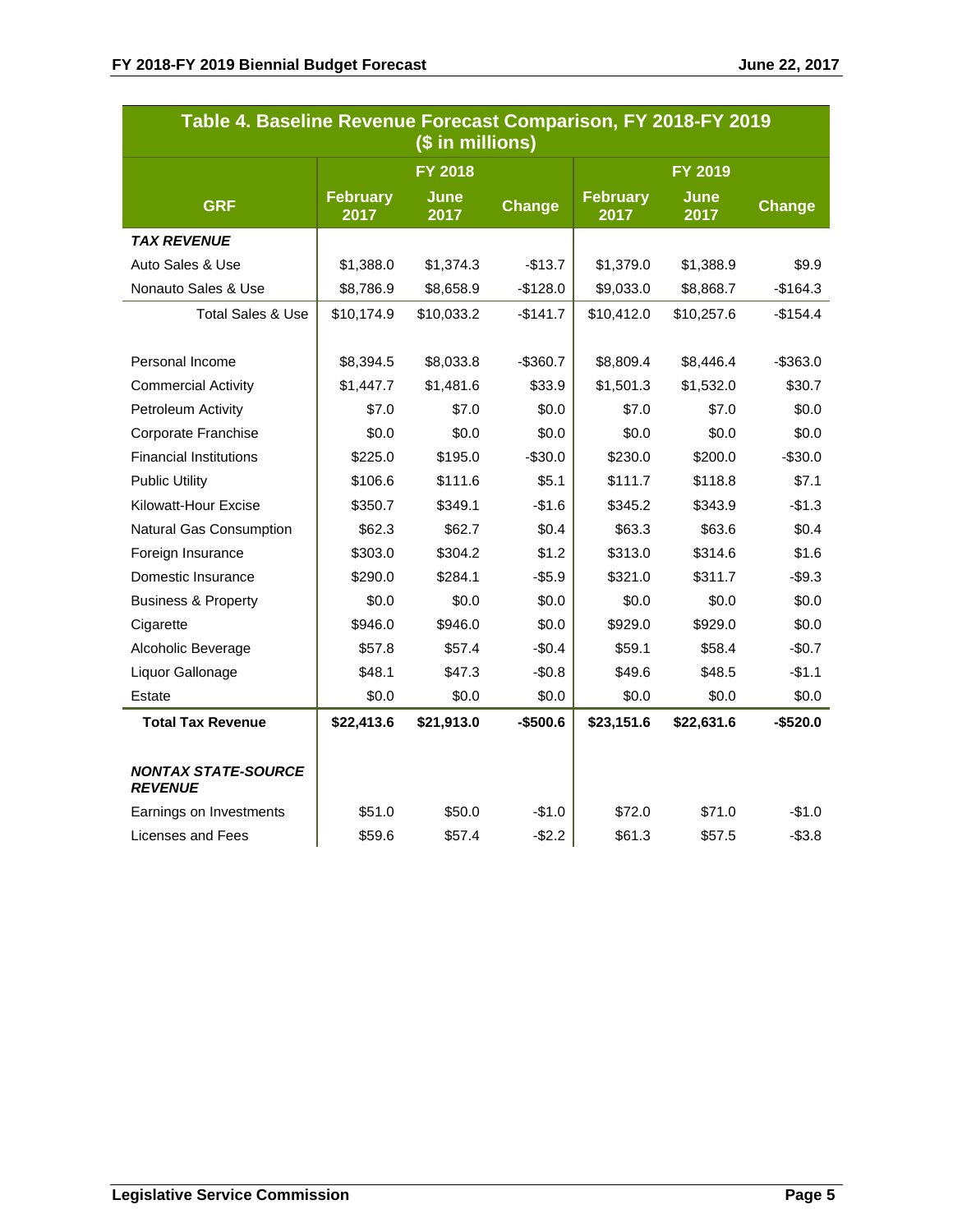# **ATTACHMENT: FY 2018-FY 2019 BIENNIAL BUDGET FORECAST**

### **SECTION 2: MEDICAID EXPENDITURE FORECASTS**

The revised LSC baseline forecast for Medicaid expenditures is higher by \$163 million (\$48 million state share) in FY 2018 and \$38 million (\$11 million state share) in FY 2019, than was forecast in February. The forecast is higher for FY 2018 and FY 2019 due to changes in the projected caseload.

|                     | (combined state and federal dollars, dollars in millions) |                                 |                                 | <b>Table 5. Total Medicaid Expenditures</b> |                                   |                                   |                                   |
|---------------------|-----------------------------------------------------------|---------------------------------|---------------------------------|---------------------------------------------|-----------------------------------|-----------------------------------|-----------------------------------|
|                     | <b>FY 2013</b><br><b>Actual</b>                           | <b>FY 2014</b><br><b>Actual</b> | <b>FY 2015</b><br><b>Actual</b> | <b>FY 2016</b><br><b>Actual</b>             | <b>FY 2017</b><br><b>Estimate</b> | <b>FY 2018</b><br><b>Forecast</b> | <b>FY 2019</b><br><b>Forecast</b> |
|                     |                                                           |                                 |                                 |                                             |                                   | <b>February</b>                   |                                   |
| <b>Expenditures</b> | \$18,857                                                  | \$20,859                        | \$23,467                        | \$25,294                                    | \$26,441                          | \$27,845                          | \$28,445                          |
| <b>Growth</b>       | 2.5%                                                      | 10.6%                           | 12.5%                           | 7.8%                                        | 4.5%                              | 5.3%                              | 2.2%                              |
|                     |                                                           |                                 |                                 |                                             |                                   | June                              |                                   |
| <b>Expenditures</b> | \$18,857                                                  | \$20,859                        | \$23,462                        | \$25,300                                    | \$26,640                          | \$28,007                          | \$28,483                          |
| <b>Growth</b>       | 2.5%                                                      | 10.6%                           | 12.5%                           | 7.8%                                        | 5.3%                              | 5.1%                              | 1.7%                              |
|                     |                                                           |                                 |                                 |                                             |                                   | <b>Difference</b>                 |                                   |
| <b>Expenditures</b> | --                                                        |                                 | -\$6                            | \$7                                         | \$199                             | \$163                             | \$38                              |
| Growth              |                                                           |                                 | 0.0%                            | 0.1%                                        | 0.8%                              | $-0.2%$                           | $-0.5%$                           |

The following four tables (Tables 6-9) detail the changes in LSC's Medicaid caseload forecasts. The June forecast includes several more months of Medicaid caseload and economic data. As can be seen in Table 6, the June forecast for the total Medicaid caseload is higher than the February forecast by over 16,000 in FY 2018 and 17,000 in FY 2019. This increase is driven by an increase in the forecast for the covered families and children (CFC) category, as can be seen in Table 7. The CFC category includes the expansion (Group VIII) population. The June forecasts for the other two categories – aged, blind, and disabled (ABD) and all other – are lower than the February forecasts and partially offset the increase in the CFC category. These can be seen in Tables 8 and 9.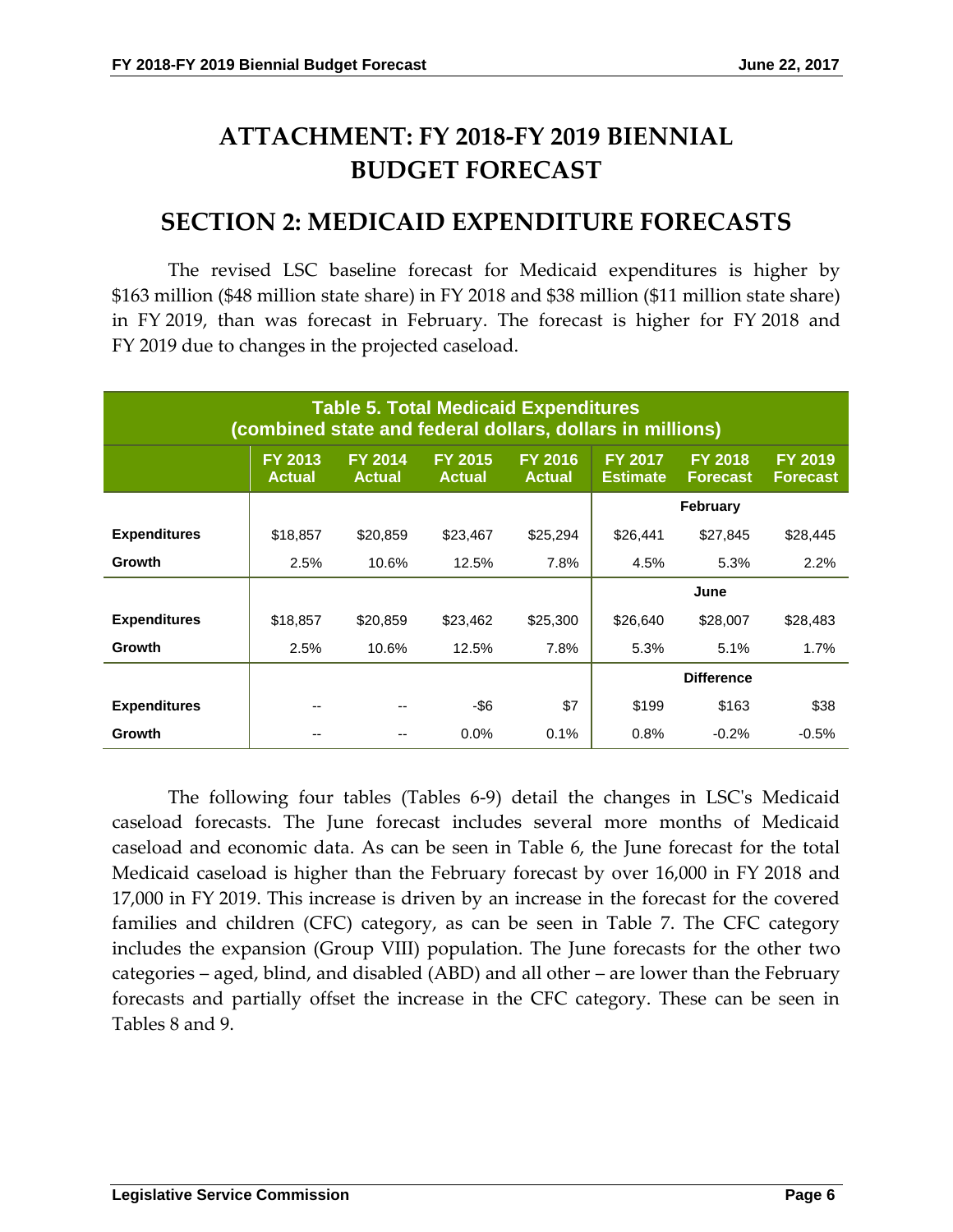|          |                          |                                 | <b>Table 6. Total Medicaid Caseload</b> |                                 |                                   |                                   |                                   |
|----------|--------------------------|---------------------------------|-----------------------------------------|---------------------------------|-----------------------------------|-----------------------------------|-----------------------------------|
|          | FY 2013<br><b>Actual</b> | <b>FY 2014</b><br><b>Actual</b> | <b>FY 2015</b><br><b>Actual</b>         | <b>FY 2016</b><br><b>Actual</b> | <b>FY 2017</b><br><b>Estimate</b> | <b>FY 2018</b><br><b>Forecast</b> | <b>FY 2019</b><br><b>Forecast</b> |
|          |                          |                                 |                                         |                                 |                                   | <b>February</b>                   |                                   |
| Caseload | 2,383,712                | 2,650,349                       | 2,963,348                               | 3,039,635                       | 3,059,721                         | 3,070,582                         | 3,066,472                         |
| Growth   | 7.1%                     | 11.2%                           | 11.8%                                   | 2.6%                            | 0.7%                              | 0.4%                              | $-0.1%$                           |
|          |                          |                                 |                                         |                                 |                                   | June                              |                                   |
| Caseload | 2,383,712                | 2,650,349                       | 2,961,789                               | 3,049,512                       | 3,077,919                         | 3,086,917                         | 3,083,622                         |
| Growth   | 7.1%                     | 11.2%                           | 11.8%                                   | 3.0%                            | 0.9%                              | 0.3%                              | $-0.1%$                           |
|          |                          |                                 |                                         |                                 |                                   | <b>Difference</b>                 |                                   |
|          | --                       | --                              | $-1,559$                                | 9,876                           | 18,198                            | 16,335                            | 17,150                            |
|          |                          |                                 | $-0.1%$                                 | 0.3%                            | 0.6%                              | 0.5%                              | 0.6%                              |

|               |                                 |                                 | <b>Table 7. CFC Medicaid Caseload</b> |                                 |                                   |                                   |                                   |
|---------------|---------------------------------|---------------------------------|---------------------------------------|---------------------------------|-----------------------------------|-----------------------------------|-----------------------------------|
|               | <b>FY 2013</b><br><b>Actual</b> | <b>FY 2014</b><br><b>Actual</b> | <b>FY 2015</b><br><b>Actual</b>       | <b>FY 2016</b><br><b>Actual</b> | <b>FY 2017</b><br><b>Estimate</b> | <b>FY 2018</b><br><b>Forecast</b> | <b>FY 2019</b><br><b>Forecast</b> |
|               |                                 |                                 |                                       |                                 |                                   | <b>February</b>                   |                                   |
| Caseload      | 1,721,135                       | 1,961,463                       | 2,339,806                             | 2,478,797                       | 2,490,425                         | 2,433,955                         | 2,428,194                         |
| <b>Growth</b> | 2.9%                            | 14.0%                           | 19.3%                                 | 5.9%                            | 0.5%                              | $-2.3%$                           | $-0.2%$                           |
|               |                                 |                                 |                                       |                                 |                                   | June                              |                                   |
| Caseload      | 1,721,135                       | 1,961,463                       | 2,339,806                             | 2,490,207                       | 2,507,984                         | 2,461,541                         | 2,456,403                         |
| <b>Growth</b> | 2.9%                            | 14.0%                           | 19.3%                                 | 6.4%                            | 0.7%                              | $-1.9%$                           | $-0.2%$                           |
|               |                                 |                                 |                                       |                                 |                                   | <b>Difference</b>                 |                                   |
|               | --                              | --                              |                                       | 11,410                          | 17,559                            | 27,586                            | 28,209                            |
|               |                                 |                                 |                                       | 0.5%                            | 0.2%                              | 0.4%                              | 0.0%                              |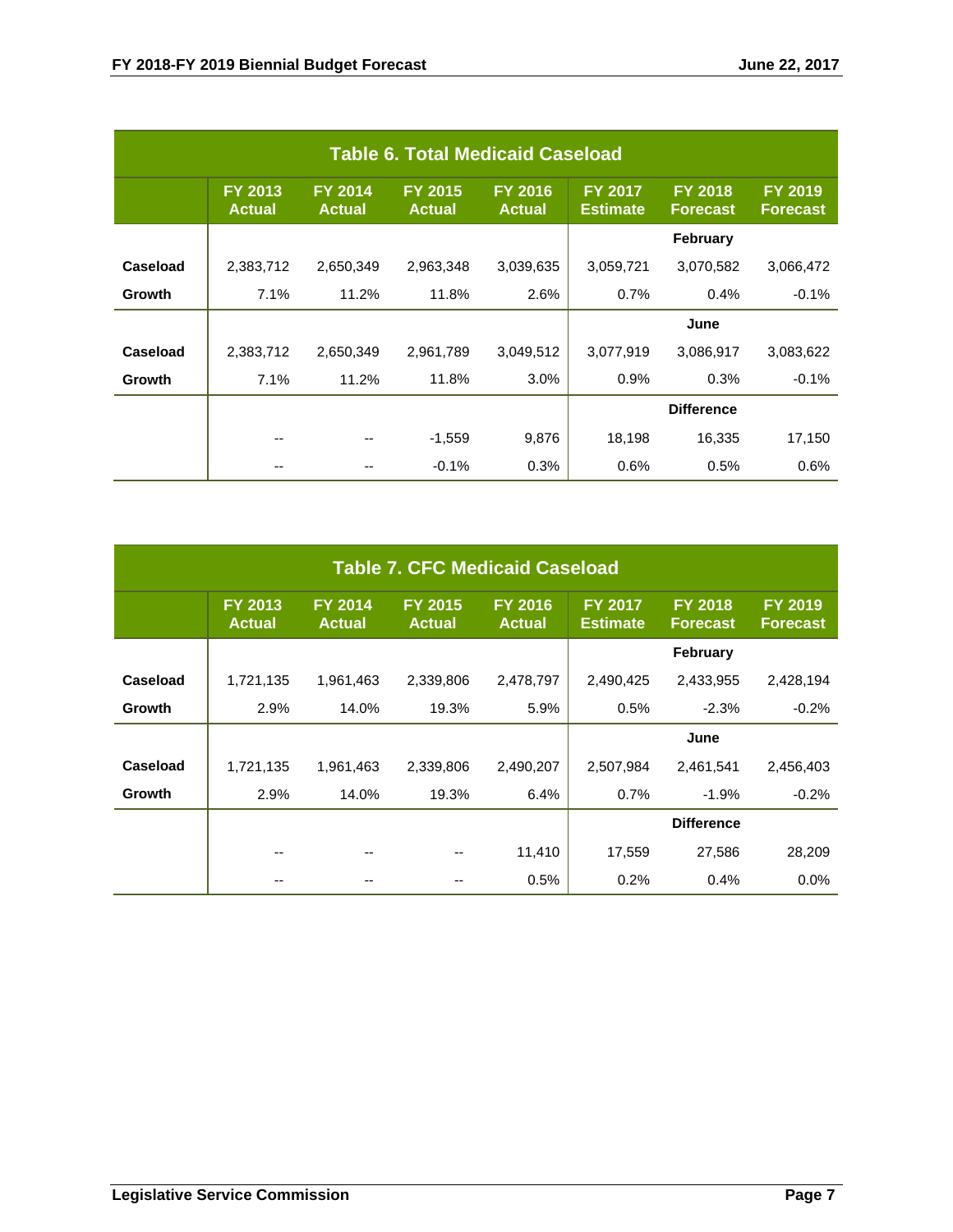|               |                          |                                 | <b>Table 8. ABD Medicaid Caseload</b> |                                 |                                   |                                   |                                   |
|---------------|--------------------------|---------------------------------|---------------------------------------|---------------------------------|-----------------------------------|-----------------------------------|-----------------------------------|
|               | FY 2013<br><b>Actual</b> | <b>FY 2014</b><br><b>Actual</b> | <b>FY 2015</b><br><b>Actual</b>       | <b>FY 2016</b><br><b>Actual</b> | <b>FY 2017</b><br><b>Estimate</b> | <b>FY 2018</b><br><b>Forecast</b> | <b>FY 2019</b><br><b>Forecast</b> |
|               |                          |                                 |                                       |                                 |                                   | <b>February</b>                   |                                   |
| Caseload      | 415,778                  | 438,015                         | 423,244                               | 385,061                         | 416,616                           | 474.944                           | 476,009                           |
| Growth        | $-2.1%$                  | 5.3%                            | $-3.4%$                               | $-9.0\%$                        | 8.2%                              | 14.0%                             | 0.2%                              |
|               |                          |                                 |                                       |                                 |                                   | June                              |                                   |
| Caseload      | 415,778                  | 438,015                         | 421,685                               | 385,328                         | 419,223                           | 467,862                           | 469,528                           |
| <b>Growth</b> | $-2.1%$                  | 5.3%                            | $-3.7%$                               | $-8.6%$                         | 8.8%                              | 11.6%                             | 0.4%                              |
|               |                          |                                 |                                       |                                 |                                   | <b>Difference</b>                 |                                   |
|               | --                       |                                 | $-1,559$                              | 267                             | 2,607                             | $-7,082$                          | $-6,481$                          |
|               |                          |                                 | $-0.4%$                               | 0.4%                            | 0.6%                              | $-2.4%$                           | 0.1%                              |

|          |                          |                                 | <b>Table 9. All Other Medicaid Caseload</b> |                                 |                                   |                                   |                                   |
|----------|--------------------------|---------------------------------|---------------------------------------------|---------------------------------|-----------------------------------|-----------------------------------|-----------------------------------|
|          | FY 2013<br><b>Actual</b> | <b>FY 2014</b><br><b>Actual</b> | <b>FY 2015</b><br><b>Actual</b>             | <b>FY 2016</b><br><b>Actual</b> | <b>FY 2017</b><br><b>Estimate</b> | <b>FY 2018</b><br><b>Forecast</b> | <b>FY 2019</b><br><b>Forecast</b> |
|          |                          |                                 |                                             |                                 |                                   | <b>February</b>                   |                                   |
| Caseload | 246,800                  | 250,871                         | 200,300                                     | 175,777                         | 152,681                           | 161,683                           | 162,270                           |
| Growth   | 91.2%                    | 1.6%                            | $-20.2%$                                    | $-12.2%$                        | $-13.1%$                          | 5.9%                              | 0.4%                              |
|          |                          |                                 |                                             |                                 |                                   | June                              |                                   |
| Caseload | 246,800                  | 250,871                         | 200,300                                     | 173,977                         | 150,714                           | 157,514                           | 157,692                           |
| Growth   | 91.2%                    | 1.6%                            | $-20.2%$                                    | $-13.1%$                        | $-13.4%$                          | 4.5%                              | 0.1%                              |
|          |                          |                                 |                                             |                                 |                                   | <b>Difference</b>                 |                                   |
|          |                          |                                 |                                             | $-1,800$                        | $-1,968$                          | $-4,169$                          | $-4,578$                          |
|          |                          |                                 |                                             | $-0.9%$                         | $-0.2%$                           | $-1.4%$                           | $-0.3%$                           |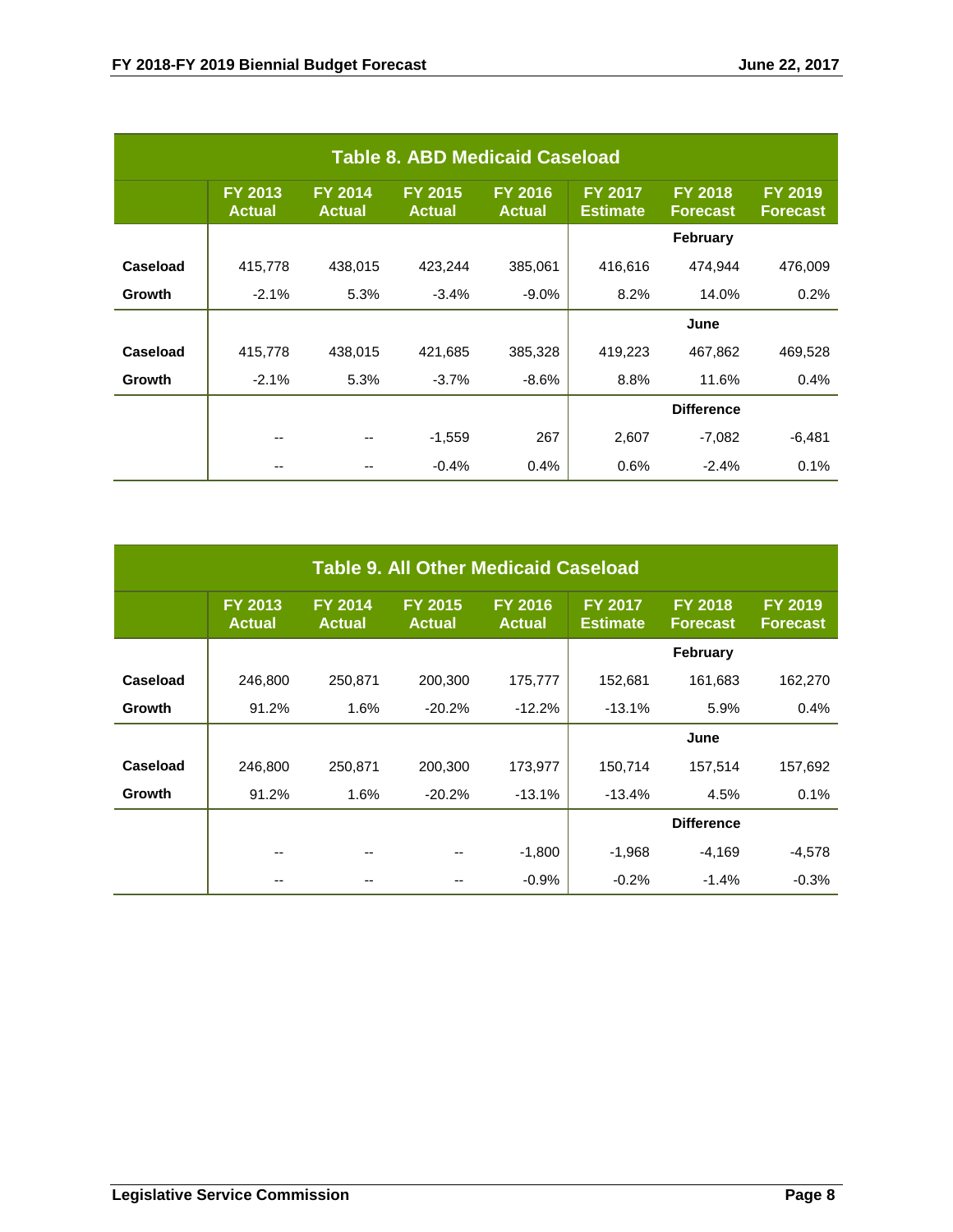# **ATTACHMENT: FY 2018-FY 2019 BIENNIAL BUDGET FORECAST**

## **SECTION 3: ECONOMIC CONDITIONS AND OUTLOOK**

#### **State of the Economy**

The economic expansion is continuing in 2017 for both the U.S. and Ohio. Growth of output, employment, and incomes in Ohio generally has trailed that nationwide. The pace of growth is likely to remain slow compared with that in past business cycle expansions, for the nation and the state. Growth appears to have picked up in this year's second quarter, after slowing in the first quarter. Price inflation increased last year but has eased somewhat this year. In anticipation of continued growth in the economy and a modest uptick in inflation, the Federal Reserve, the nation's central bank, has raised its short-term interest rate target, which nevertheless remains low compared with past levels.

#### **National**

The national economy has continued to grow in 2017. Inflation-adjusted gross domestic product (real GDP), the broadest measure of goods and services output, rose at a 1.2% annual rate in this year's first quarter, as shown in Chart 1. Output growth appears to have picked up in the second quarter. Industrial production, which includes mining as well as manufacturing industries that support mining, fell in 2015 and the first half of 2016 as energy exploration and development was sharply curtailed following a drop in oil and other commodity prices. Growth of industrial output resumed in last year's second half. The second quarter 2017 increase in industrial production shown in Chart 1 is based on data through May.

In a longer term perspective, real GDP rose in most quarters since the end of the 2007-2009 recession, but real GDP growth has averaged only a 2.1% annual rate, the slowest of any post-World War II economic recovery and expansion. Although the expansion is one of the longest on record, imbalances or overheating that might bring an end to the expansion are not evident. Slow growth appears to reflect both factors, notably demographic factors, that have slowed trend growth of employment, and slower growth of productivity. These longer run patterns appear unlikely to change soon.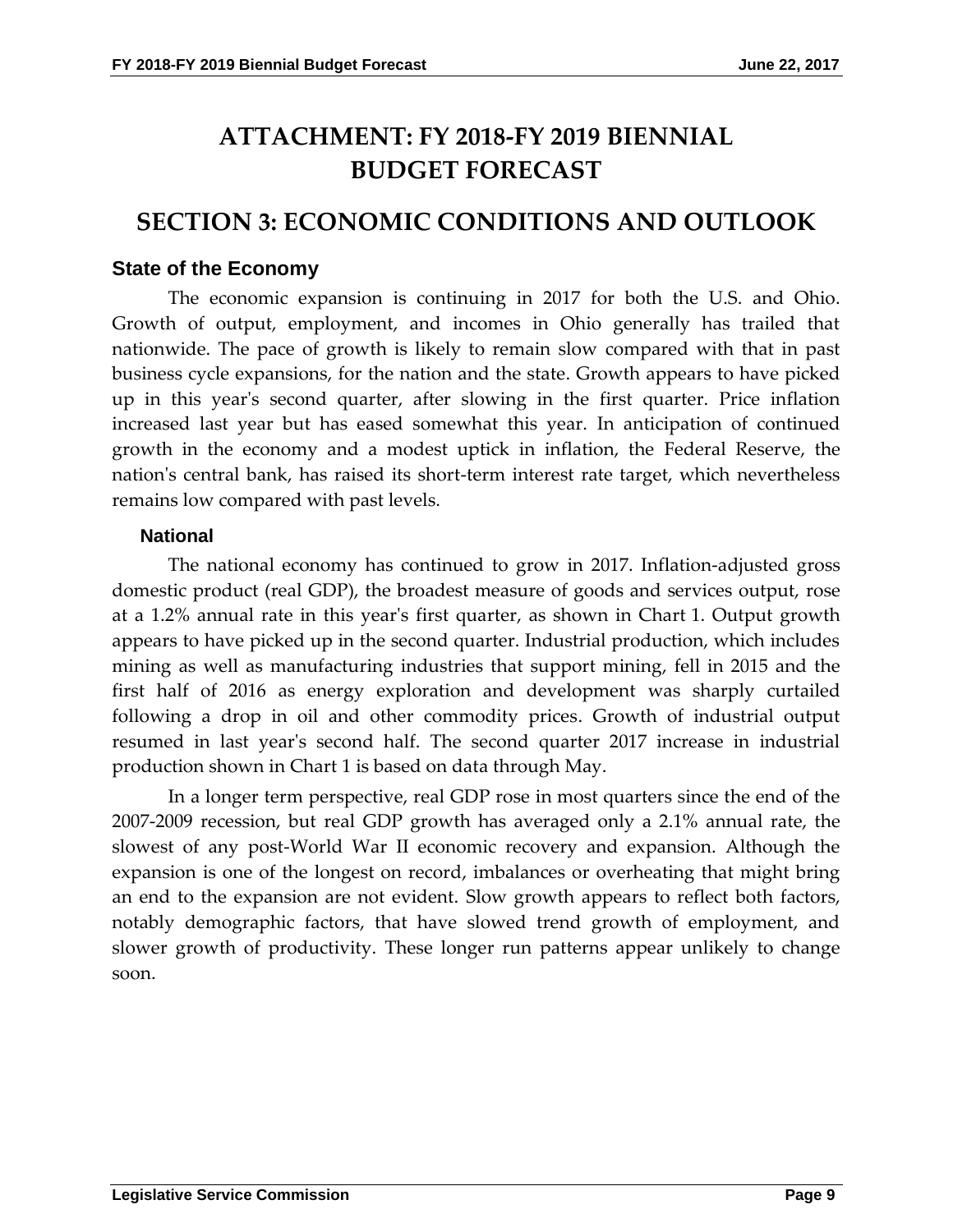

Consumer spending growth was slow in the first quarter, as outlays for durable goods fell and unseasonably mild weather in some regions of the country during part of the quarter reduced demand for utility services. U.S. sales of cars and light trucks this year through May have been below the record pace in 2016. Consumer spending continues to be supported by growth of employment, incomes, and net worth, as well as low unemployment and numerous job openings.

Residential fixed investment growth strengthened in the 2017 first quarter after slowing in 2016. Home starts and sales this year are running ahead of last year, aided by low interest rates and rising incomes, but the pace of advance has slowed recently. Year-to-date starts and permits for construction of new apartment buildings are down from a year ago. Reports continue to indicate that home buying is held back by low inventories of homes for sale.

Business fixed investment growth resumed in the first quarter following a slowdown in 2016. Petroleum and natural gas exploration and well drilling surged, and outlays for equipment grew including electronic, industrial, and transportation equipment. On the other hand, business accumulation of inventories slowed, subtracting from growth of aggregate demand.

Inflation turned higher last year and early this year, but has since slowed, as shown in Chart 2. Changes in the consumer price index (CPI) for all items were strongly influenced over the past few years by fluctuations in energy prices, which rose last year but have fallen since January. The chart shows a slowdown in inflation measured by the all-items index and also slower increases in the CPI excluding food and energy. Yearover-year increases in a related measure of prices for personal consumption expenditures, used by the Federal Reserve in assessing progress toward its 2% inflation target, also declined in March and April, and remain below the target.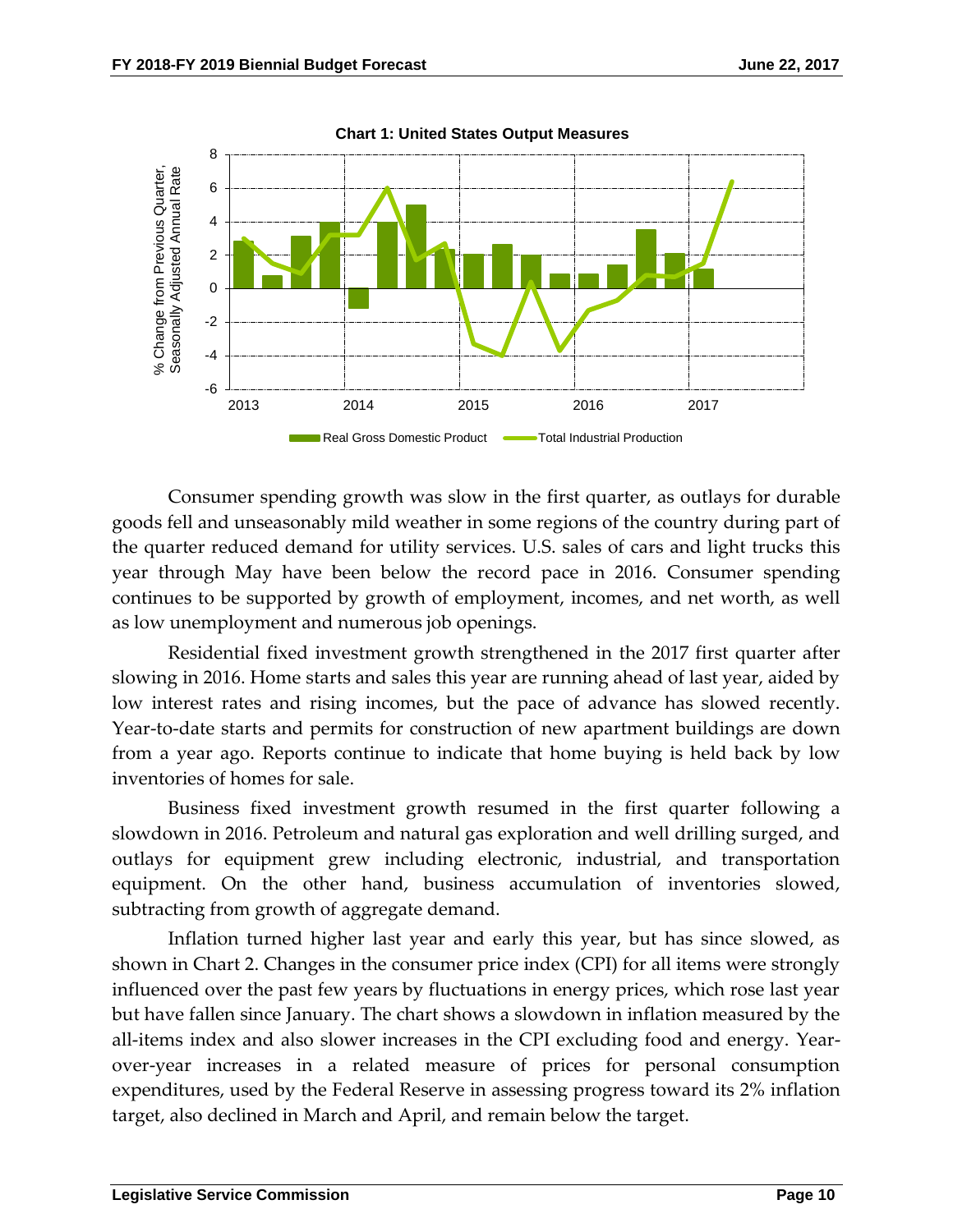

The Federal Reserve raised its target short-term interest rate, the federal funds rate on overnight loans between banks, starting in December 2015 after seven years of holding this rate near zero. The central bank has since raised its target range for federal funds three more times, in quarter-point increments, most recently this month when it increased the range to 1% to 1.25%. A majority of members of the Open Market Committee, the central bank's decision-making body on monetary policy, expects at least one more quarter-point increase later this year. As is clear from Chart 3, which shows monthly average rates through May for federal funds and also for the ten-year U.S. Treasury note, these interest rates remain at exceptionally low levels compared with those of the past more than half a century. In addition to raising its short-term interest rate target, the Federal Reserve is moving toward allowing a portion of its exceptionally large holdings of securities to mature and not be replaced, starting later this year.



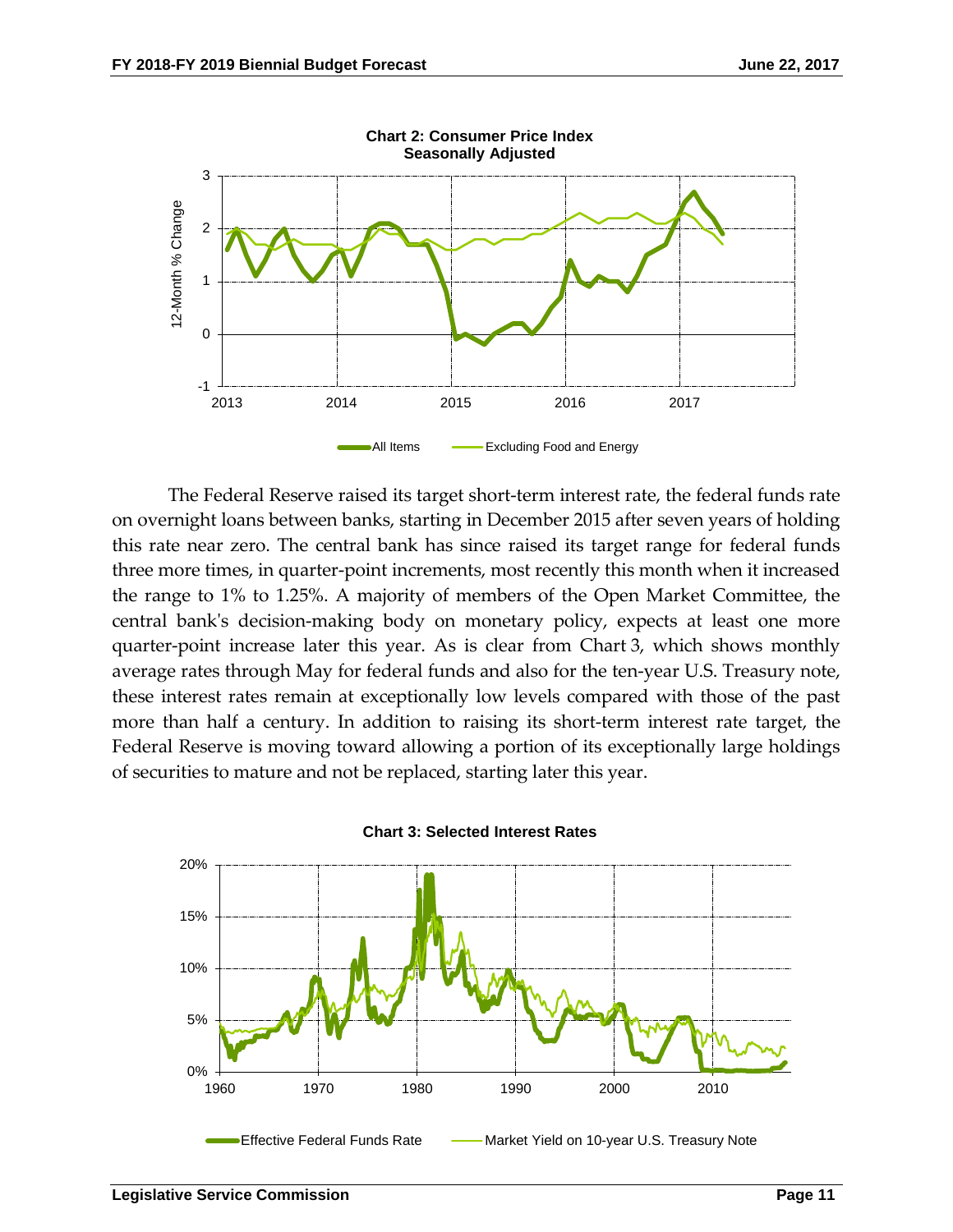#### **Ohio**

The 2007-2009 recession was more severe in Ohio than nationwide, as indicated by gross domestic product, but the recovery in Ohio initially was stronger. By 2012, Ohio's growth rate of total output generally trailed that of the nation, a pattern that continued through last year as shown in Chart 4.



Ohio nonfarm payroll employment has grown since reaching a low point in 2010, but the pace of growth has slowed from 1.8% per year (93,900 jobs) in 2012 to less than 1% in recent months (compared with the year-earlier month). Ohio added 57,400 jobs in 2016 (based on annual average employment), the lowest increase for a calendar year since 2010. Job growth this year, from year-ago levels, has been in both private goodsproducing and service-providing industries. In the goods-producing sector, employment growth has been strongest in construction and nondurable goods manufacturing. In the service sector, industries adding to employment have included education and health services; wholesale trade; real estate; professional, scientific, and technical services; finance and insurance; and accommodation and food services. State and local government, and mining and logging, reduced employment compared with last year.

Employment growth in Ohio has trailed that nationwide for the past four years. Earlier in the expansion, in 2011 and 2012, employment growth was stronger in the state. Recent trends in total nonfarm payroll employment in the nation and in Ohio are shown in Chart 5.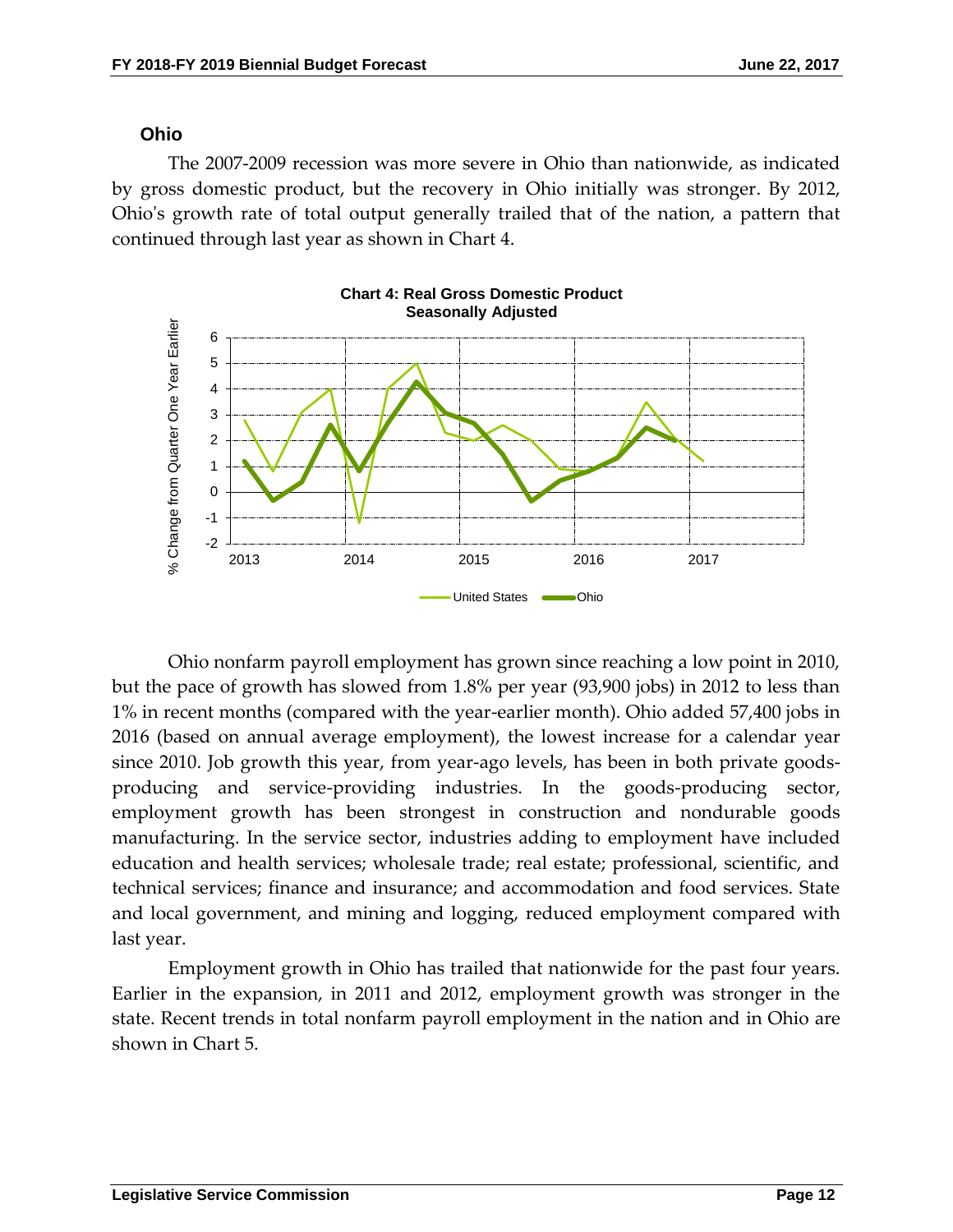

Ohio's statewide unemployment rate in May was 4.9%, the same as a year earlier. The state's unemployment as a share of the labor force peaked at 11% in December 2009 and January 2010. It subsequently fell reaching a low of 4.7% in 2015, and has since remained above that level. Ohio's unemployment rate has been equal to or above the corresponding rate for the U.S. since 2015, as shown in Chart 6. Historically, unemployment rates at recent levels have denoted fairly full employment of available labor resources and have been associated with upward pressures on wage and salary rates. While pay rates have edged higher, upward pressures have been modest in the aggregate, though reports indicate higher pay being offered to retain and attract workers in occupational categories and parts of the country short of workers with needed qualifications.

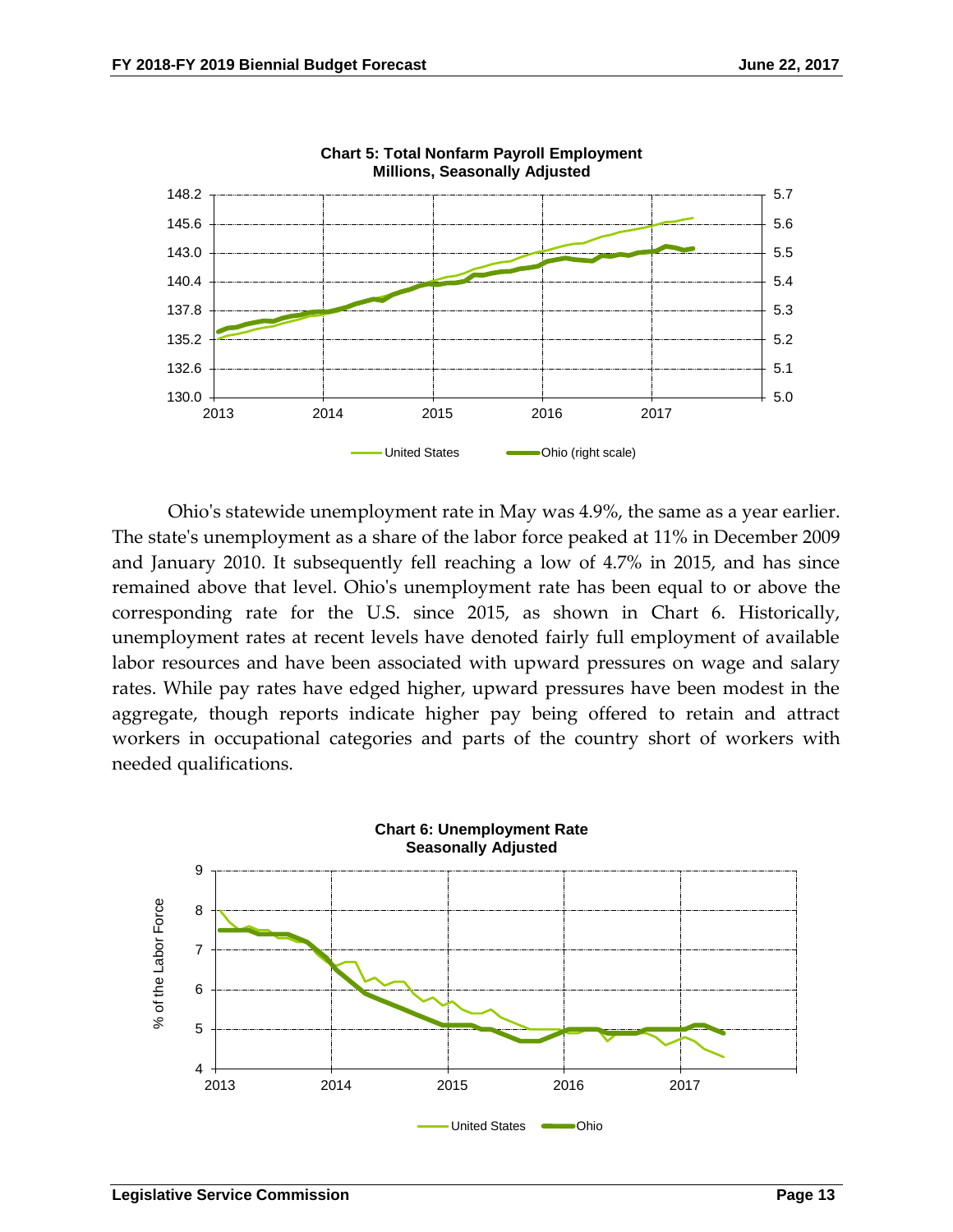Personal income has been growing in Ohio and nationwide since 2009. The rate of personal income growth in Ohio has generally trailed that of the nation for the past five years. Personal income in the U.S. and Ohio are shown in Chart 7. Figures in the chart reflect dollars of current purchasing power, not adjusted for inflation.



Ohio home and apartment construction continues to advance in 2017, and home sales remain at high levels. Permits for construction of new housing units in Ohio rose strongly in 2016 and continued a strong year-over-year rate of increase in 2017 through April. Even with the vigorous upturn in residential building in the state since the low point in 2009, the number of units for which permits are being issued is up to only about half of the rate in peak year 2003. The number of Ohio homes sold in the first four months of 2017 was about the same as a year earlier, according to figures from the Ohio Association of Realtors. In 2016, home sales were at the highest level on record.

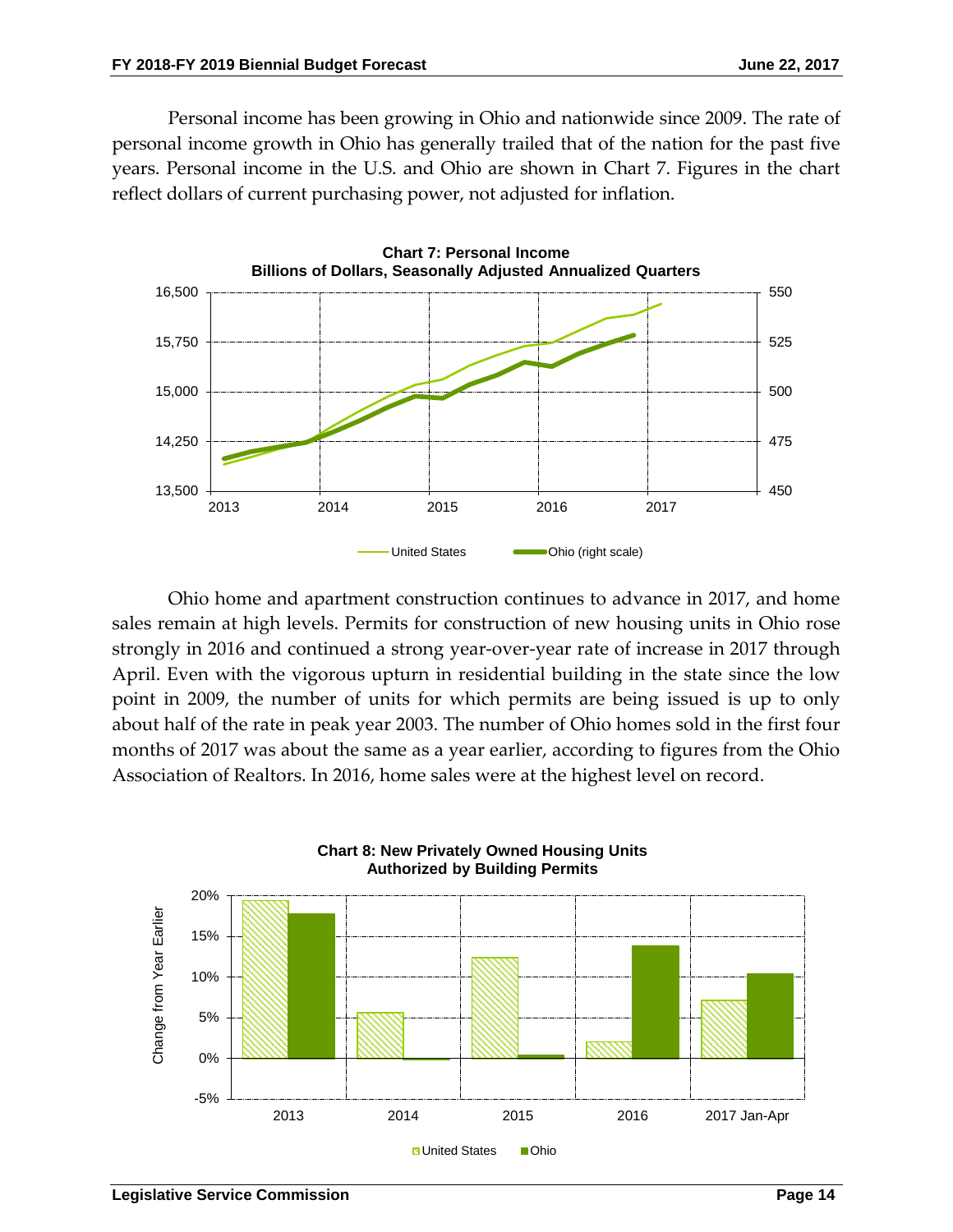#### **Economic Forecasts**

The following forecasts of key economic indicators are from IHS Economics' baseline forecasts released in May 2017, with the exception of Ohio personal income. The forecast of Ohio personal income is based in part on an alternative forecast from IHS Economics, generated in response to the persistent weakness in Ohio's tax revenue. Forecasts for the variables shown below were either used directly in LSC's state revenue projections for the next biennium or illustrate the economic environment in which those revenue forecasts were made. The forecasts are point estimates, which do not indicate the sizable, and varying, uncertainty involved in each forecast. LSC's forecasts for state revenues also reflect the inherent uncertainties of economic indicator forecasts.

The first line in each table contains quarter-by-quarter projected changes of the indicator at annual rates. The second line contains year-over-year projections of the indicator averaged for the fiscal year. The unemployment rate tables are IHS Economics' unemployment rate projections for the quarters indicated (first line) and the average of the quarters in each fiscal year (second line).

#### **U.S. Gross Domestic Product**

U.S. real GDP is projected to increase about 2.5% annually on average in the next biennium, as shown below.

**U.S. Real GDP Growth**

|                    | <b>U.S. Real GDP Growth</b> |           |     |       |     |           |           |           |           |     |    |       |
|--------------------|-----------------------------|-----------|-----|-------|-----|-----------|-----------|-----------|-----------|-----|----|-------|
|                    | 2017<br>2018<br>2019        |           |     |       |     |           |           |           |           |     |    |       |
| Forecast           |                             | <u>Q2</u> | Q3  | $Q_4$ | Q1  | <u>Q2</u> | <u>Q3</u> | <u>Q4</u> | <u>Q1</u> | Q2  | Q3 | $Q_4$ |
|                    |                             |           |     |       |     |           |           |           |           |     |    |       |
| Quarterly          |                             | 3.4       | 2.9 | 2.4   | 2.7 | 2.6       | 2.6       | 2.6       | 2.5       |     |    | 1.9   |
| <b>Fiscal Year</b> |                             | 2.0       |     |       |     | 2.5       |           |           |           | 2.6 |    |       |

#### **Ohio Gross Domestic Product**

Ohio's economy is expected to continue to grow through 2019 but at a slower pace than the national economy. Ohio real GDP is projected to increase about 1.9% annually on average in the next biennium.

|                    | <b>Ohio Real GDP Growth</b> |           |       |       |                |     |           |           |           |     |    |       |
|--------------------|-----------------------------|-----------|-------|-------|----------------|-----|-----------|-----------|-----------|-----|----|-------|
|                    | 2017<br>2019<br>2018        |           |       |       |                |     |           |           |           |     |    |       |
| Forecast           | O1                          | <u>Q2</u> | $Q_3$ | $Q_4$ | Q <sub>1</sub> | Q2  | <u>Q3</u> | <u>Q4</u> | <u>Q1</u> | Q2  | Q3 | $Q_4$ |
|                    |                             |           |       |       |                |     |           |           |           |     |    |       |
| Quarterly          |                             | 2.4       |       | . . 9 | 2.6            | 2.2 | 2.0       | 2.0       |           | 6،، |    | 1.6   |
| <b>Fiscal Year</b> |                             | 1.5       |       |       |                | 1.8 |           |           |           | 2.0 |    |       |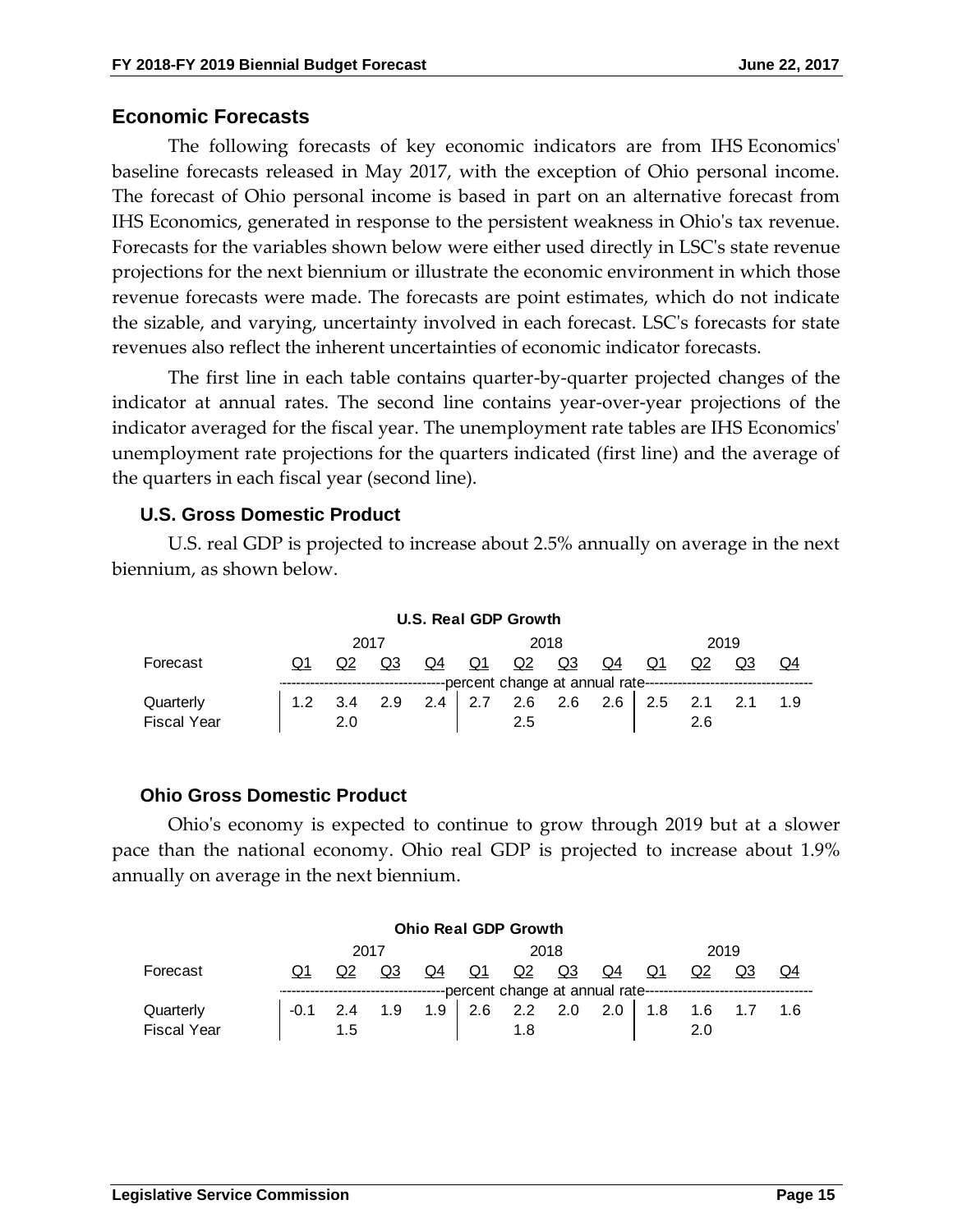#### **U.S. Inflation**

IHS Economics' May baseline forecast projects consumer price inflation to remain low in the next biennium, averaging about 2.0% annually, and to edge higher in calendar year 2019.

#### **U.S. Consumer Price Index Inflation** 2017 2018 2019 Forecast Q1 Q2 Q3 Q4 Q1 Q2 Q3 Q4 Q1 Q2 Q3 Q4 -percent change at annual rate-Quarterly 3.1 0.7 2.8 1.9 1.3 1.6 2.1 2.0 2.2 2.3 2.6 2.7 Fiscal Year  $\begin{array}{|c|c|c|c|c|c|} \hline \text{F} & \text{F} & \text{F} & \text{F} & \text{F} \\ \hline \end{array}$

#### **U.S. Personal Income**

Nationwide personal income is projected to grow about 4.8% annually on average in the next biennium. These growth rates are based on the dollar amounts of income, not adjusted for inflation.

|                    | <b>U.S. Personal Income Growth</b> |           |           |           |              |     |           |           |            |     |     |            |  |
|--------------------|------------------------------------|-----------|-----------|-----------|--------------|-----|-----------|-----------|------------|-----|-----|------------|--|
|                    | 2017                               |           |           |           |              |     | 2018      | 2019      |            |     |     |            |  |
| Forecast           |                                    | <u>Q2</u> | <u>Q3</u> | <u>Q4</u> | Q1           | Q2  | <u>Q3</u> | <u>Q4</u> | $\Omega$ 1 | Q2  | Q3  | $\Omega$ 4 |  |
|                    |                                    |           |           |           |              |     |           |           |            |     |     |            |  |
| Quarterly          | 4.0                                | 4.4       | 4.6       |           | $\sim$<br>J. | 4.8 | 4.9       | 5.4       | - 5.7      | 5.2 | 5.1 | 4.9        |  |
| <b>Fiscal Year</b> |                                    | 4.0       |           |           |              | 4.5 |           |           |            | 5.1 |     |            |  |

#### **Ohio Personal Income**

Income to persons who reside in Ohio also is forecast to grow in the next biennium, at 3.8% annually on average, a lower rate of growth than expected for the U.S. These projections reflect an alternate, slightly more pessimistic forecast relative to IHS Economics' May baseline forecast.

|                    |    |      |                |     | <b>Ohio Personal Income Growth</b> |           |           |           |                                                                                        |           |           |                |
|--------------------|----|------|----------------|-----|------------------------------------|-----------|-----------|-----------|----------------------------------------------------------------------------------------|-----------|-----------|----------------|
|                    |    | 2017 |                |     |                                    | 2018      |           |           |                                                                                        |           | 2019      |                |
| Forecast           | Q1 | Q2   | Q <sub>3</sub> | Q4  | Q1                                 | <u>Q2</u> | <u>Q3</u> | <u>Q4</u> | Q1                                                                                     | <u>Q2</u> | <u>Q3</u> | Q <sub>4</sub> |
|                    |    |      |                |     |                                    |           |           |           | ---------------------------percent change at annual rate------------------------------ |           |           |                |
| Quarterly          |    | ບ.ເ  |                | 3.8 | 4.3                                | 4.0       | 4.1       | 4.4       | 4.8                                                                                    | 4.2       | 4.6       | 4.3            |
| <b>Fiscal Year</b> |    | 3.0  |                |     |                                    | 3.5       |           |           |                                                                                        | 4.4       |           |                |